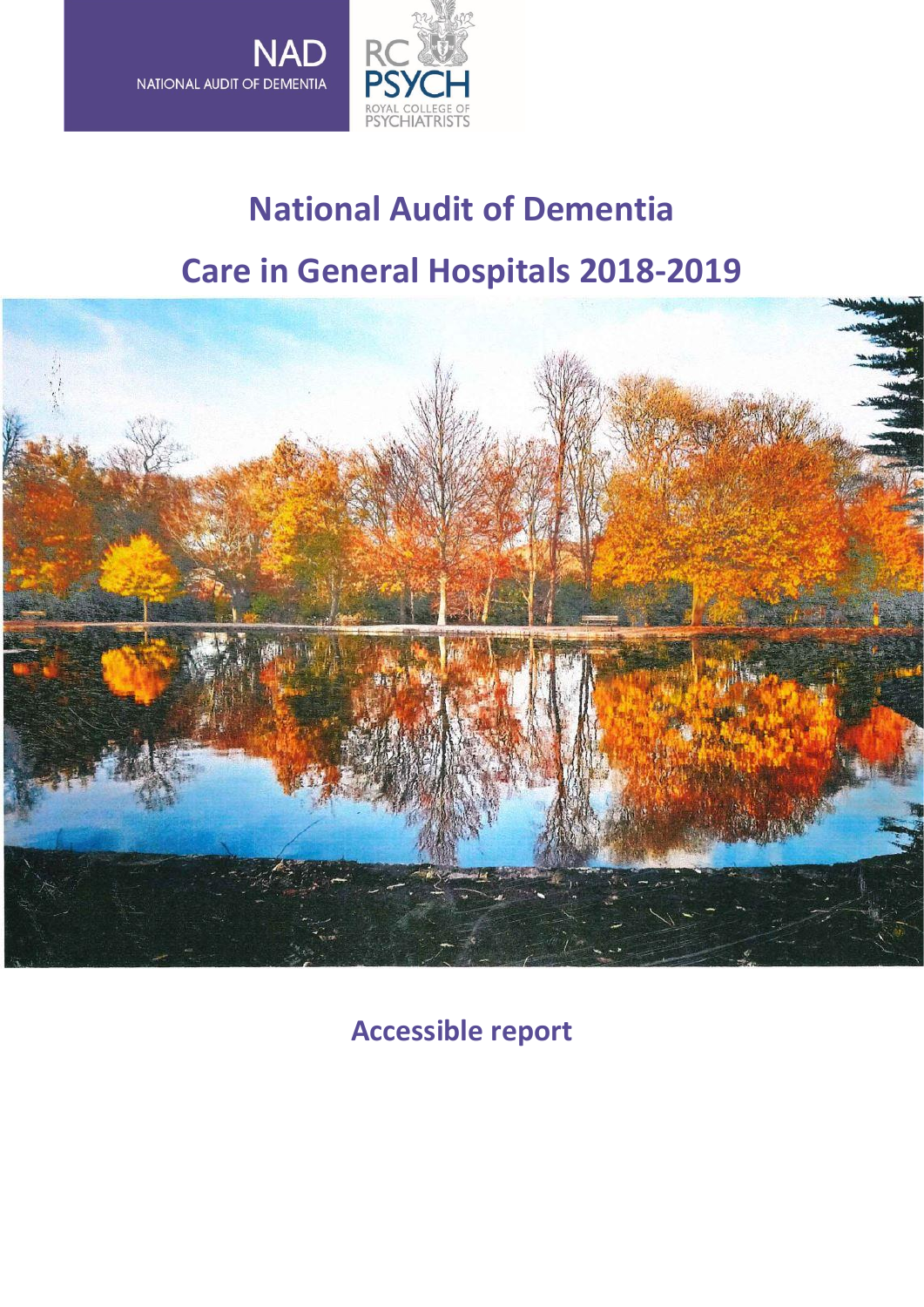#### Authors

This report was produced by Oliver Corrado, Beth Swanson, Chloe Hood, Aimee Morris, Samantha Ofili, Jhermaine Capistrano, Jessica Butler and Lori Bourke. We would like to thank Hilary Doxford and Chris Roberts, co-founders of the 3 Nations Dementia Working Group and members of the National Audit of Dementia Steering Group, for reviewing and commenting on the report.

Please see our website for full details of the [Steering Group members](https://www.rcpsych.ac.uk/docs/default-source/improving-care/ccqi/national-clinical-audits/national-audit-of-dementia/r4-resources/steering-group.pdf?sfvrsn=cfd3bfea_2) and the [Project Team.](https://www.rcpsych.ac.uk/events/improving-care/ccqi/national-clinical-audits/national-audit-of-dementia/meet-the-team)

#### Partner Organisations

Age UK Alzheimer's Society British Geriatrics Society (BGS) John's Campaign National Dementia Action Alliance (NDAA) Royal College of Nursing (RCN) Royal College of Physicians (RCP)

#### Acknowledgements

We would like to thank everyone who contributed to this report. We would especially like to mention:

- The carers for people with dementia and staff working in hospitals who completed a questionnaire for this round of the audit.
- The audit leads, champions, and clinical audit staff for their hard work organising the data collection in their hospitals (a list of participating hospitals is on our [website\)](https://www.rcpsych.ac.uk/docs/default-source/improving-care/ccqi/national-clinical-audits/national-audit-of-dementia/r4-resources/participating-hospitals-r4-formatted.pdf?sfvrsn=6ab4eaec_2).
- The participants in the Service User Review Panels held following Round 3, for their contribution to the content of Round 4 (a report on the panel discussions is on our [website\)](https://www.rcpsych.ac.uk/docs/default-source/improving-care/ccqi/national-clinical-audits/national-audit-of-dementia/round-3/national-audit-of-dementia---service-user-comments-on-the-findings-of-round-3-v.pdf?sfvrsn=eebb4613_2).
- All the members of the Steering [Group](https://www.rcpsych.ac.uk/docs/default-source/improving-care/ccqi/national-clinical-audits/national-audit-of-dementia/r4-resources/steering-group.pdf?sfvrsn=cfd3bfea_2) and especially our Chair, Peter Crome.

#### Artwork

Many thanks to Tracy Shorthouse for permission to use her artwork 'Autumn Leaves' on the cover of the accessible version of the report. All entries in the NAD art prize can be seen on our [website.](https://www.rcpsych.ac.uk/events/improving-care/ccqi/national-clinical-audits/national-audit-of-dementia/audit-round-4/art-prize-entries) We would like to thank all entrants for sending us their impressive work and permitting us to display it.

This report should be cited as: Royal College of Psychiatrists, (2019). National Audit of Dementia care in general hospitals 2018-19: Round Four audit accessible report. London: Royal College of Psychiatrists.

© Healthcare Quality Improvement Partnership Ltd. (HQIP) 2019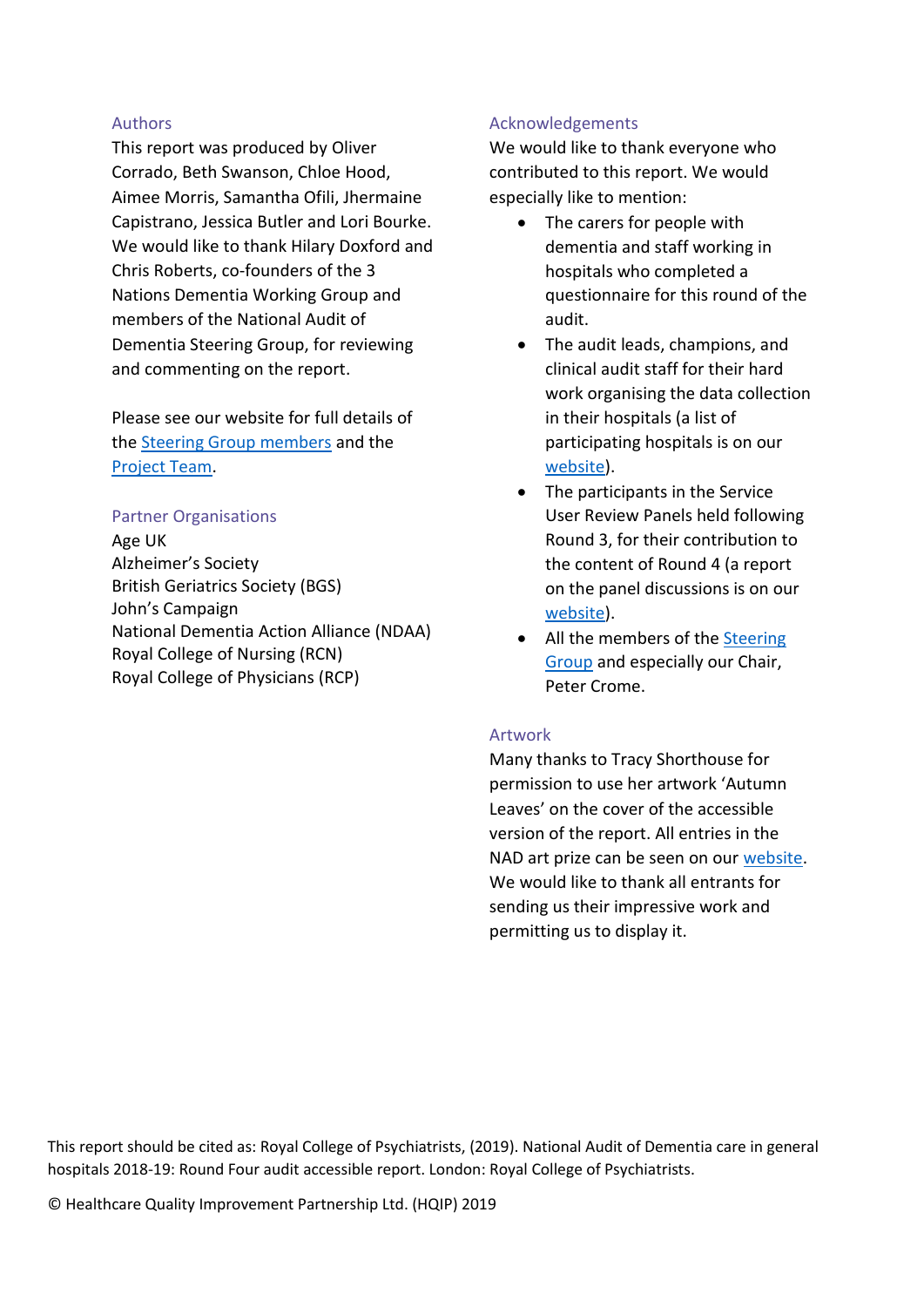## **The purpose of this report**

The National Audit of Dementia (care in general hospitals) reported for the fourth time in July 2019. This document is a shorter version of the national report's findings. It presents some of the main findings from the audit in a user-friendly way. Why the findings are important to people with dementia is detailed throughout the report. Recommendations related to these findings are also given in this report.

The report for the fourth round of the National Audit of Dementia was published in July 2019, this can be downloaded [here.](https://www.rcpsych.ac.uk/docs/default-source/improving-care/ccqi/national-clinical-audits/national-audit-of-dementia/r4-resources/national-audit-of-dementia-round-4-report-online.pdf?sfvrsn=f75c5b75_6)

### **How were people with dementia involved?**

Our [Steering Group](https://www.rcpsych.ac.uk/docs/default-source/improving-care/ccqi/national-clinical-audits/national-audit-of-dementia/r4-resources/steering-group.pdf?sfvrsn=cfd3bfea_2) includes representatives with experience of living with dementia, or providing care for a person with dementia. We also had advice on the content and layout of this accessible report from Hilary Doxford and Chris Roberts, cofounders of the 3 Nations Dementia Working Group and members of the National Audit of Dementia Steering Group.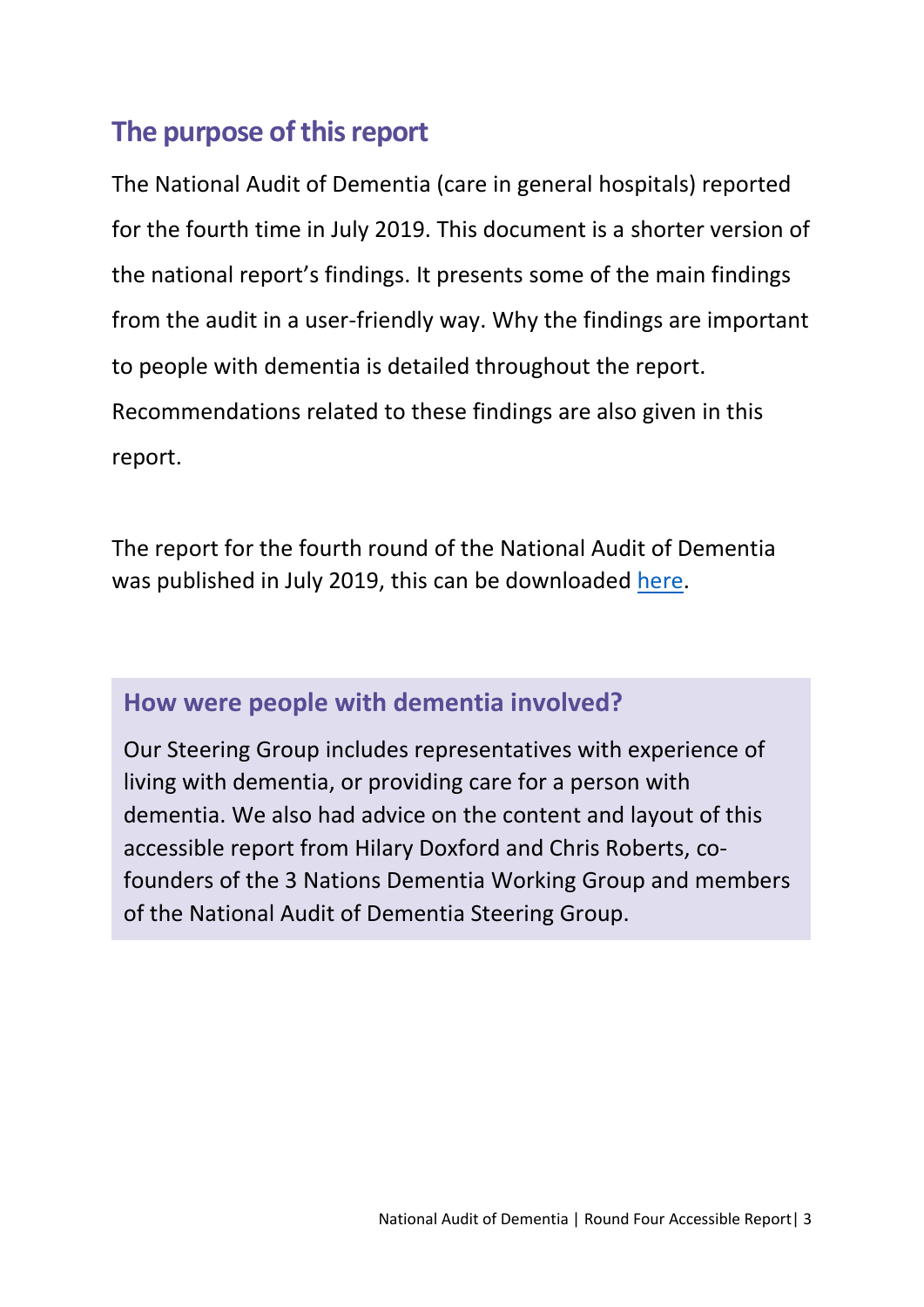# **Contents**

| Further results from the National Audit of Dementia Round Four.11 |  |
|-------------------------------------------------------------------|--|
|                                                                   |  |
|                                                                   |  |
|                                                                   |  |
|                                                                   |  |
|                                                                   |  |
|                                                                   |  |
|                                                                   |  |
|                                                                   |  |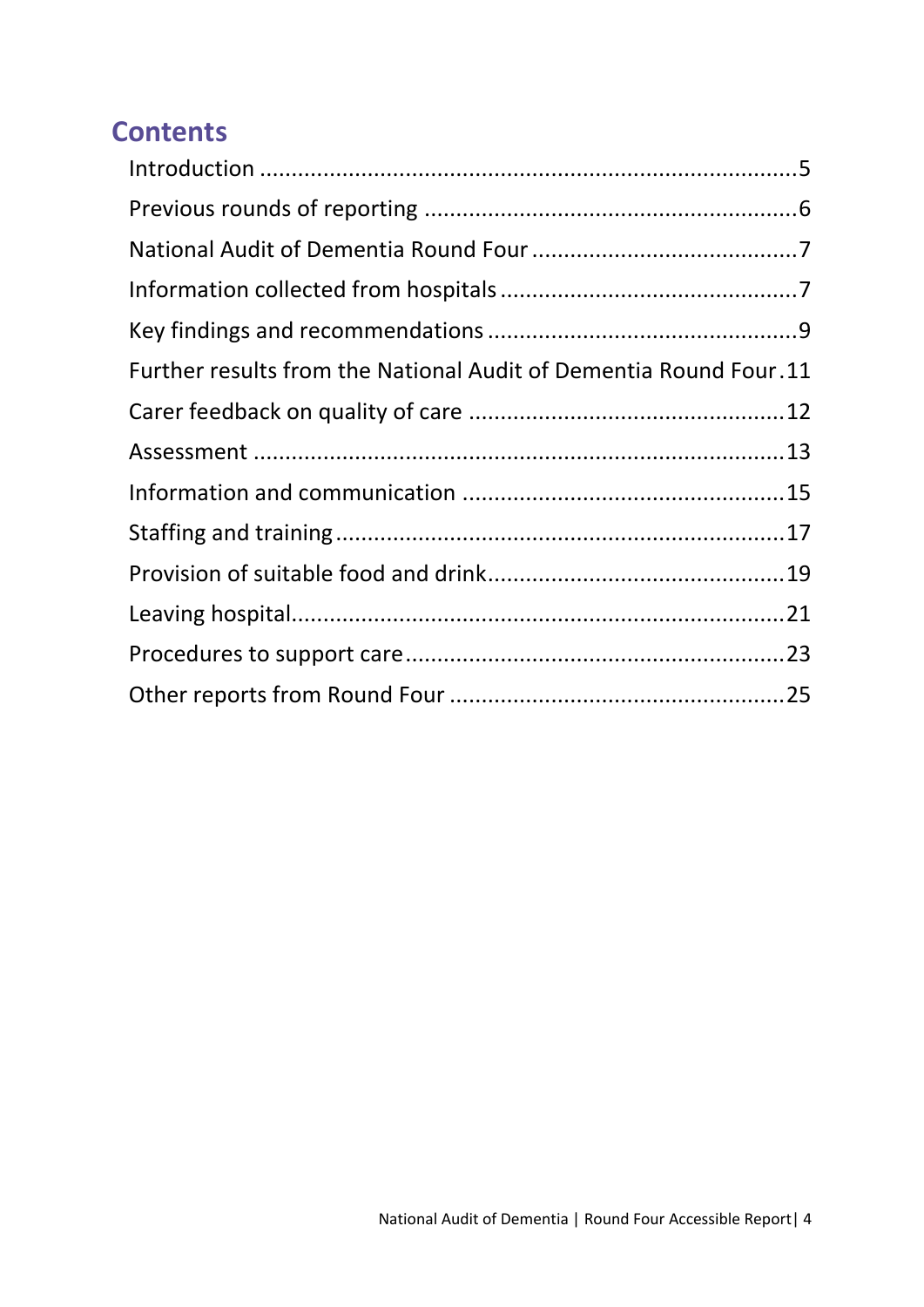## <span id="page-4-0"></span>**Introduction**

Dementia is the umbrella term used for conditions and symptoms caused by illnesses which damage the brain. Symptoms vary but may include memory loss, difficulties with thinking, language and problem solving, and changes in mood and behaviour.

Being in hospital can be especially difficult for a person affected by dementia, who will be in an unfamiliar environment as well as having an illness or injury. Common reasons why people with dementia are admitted to hospital include falls, hip fractures, stroke, urinary tract infections, and respiratory infections.

There are 850,000 people living with dementia in the UK and this is predicted to rise to 2 million by 2051. Improving dementia care is a national priority for health services in England and Wales. NHS England/NHS Improvement supports the Dementia Friendly Hospitals charter of the Dementia Action Alliance. The charter provides guidelines for hospitals to make the experience of being in hospital better for people living with dementia.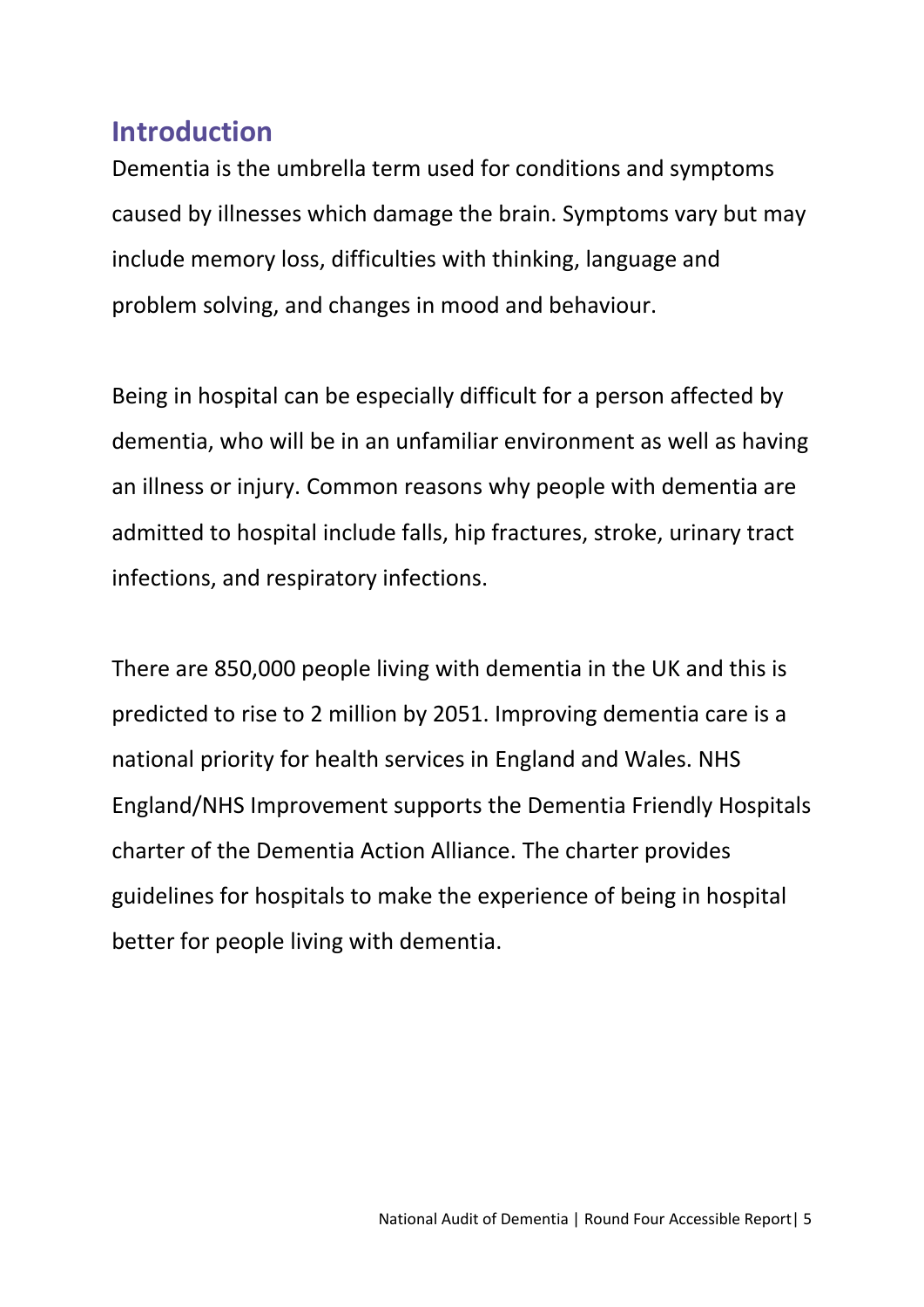# <span id="page-5-0"></span>**Previous rounds of reporting**

There have been three rounds of the National Audit of Dementia carried out between 2008 and 2017. Each round of audit has looked at the quality of care received by people with dementia while in hospital.



The report from the first round of audit found that hospitals needed to have a detailed approach to the care of people with dementia.

Round two of the audit found that some improvement had taken place in assessment and discharge planning. There was increased support for dementia in hospital.



The third round of audit showed that many hospitals had implemented changes to support the care of people with dementia. This included training for staff. However, delirium assessments were inconsistent.

Visit [our website](https://www.rcpsych.ac.uk/events/improving-care/ccqi/national-clinical-audits/national-audit-of-dementia/nad-reports-and-resources) for reports from the previous rounds of the audit.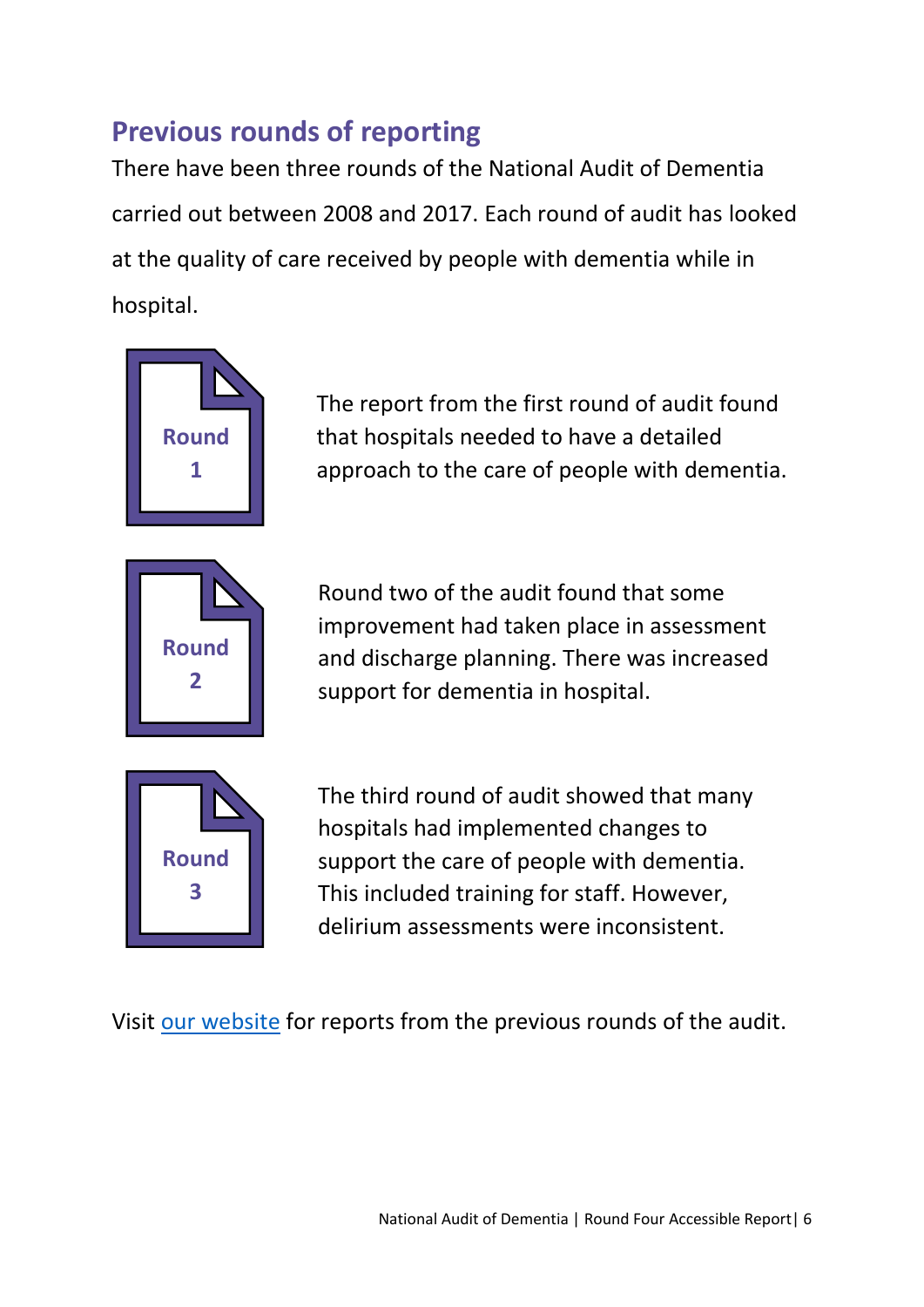# <span id="page-6-0"></span>**National Audit of Dementia Round Four**



The fourth National Audit of Dementia collected information in 2018 and reported in 2019



195 (out of 201) acute general hospitals took part in this round of the audit

## <span id="page-6-1"></span>**Information collected from hospitals**

A **checklist** asking for:

- Hospital guidelines which support the care of people with dementia
- Support hospitals had in place for people with dementia, carers and staff
- Training provided for staff

Information from the **casenotes** of 50 patients with dementia, admitted to hospital for at least three days discharged in April 2018:



- What happens when the patient arrives and leaves hospital
- Care plan

• Physical and mental health assessments. We did not ask for any personal information such as name, date of birth, address or postcode, to ensure that the information was anonymous.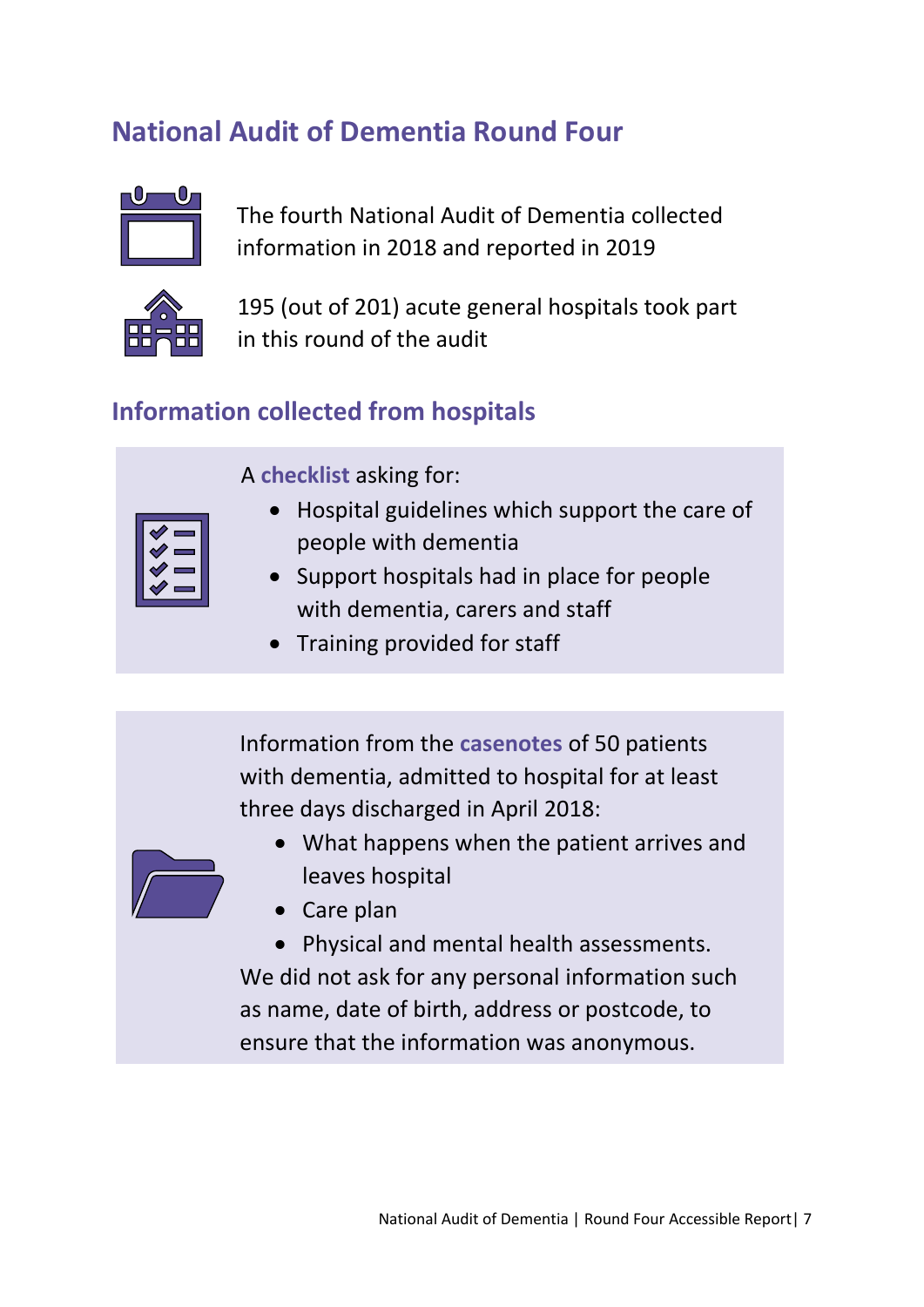**Carer questionnaires** were given to carers and family members visiting people with dementia. It asked about:

- Patient care
- **Communication**
- Support for the carer

**Staff questionnaires** were given to all clinical staff working with adult inpatients, plus ward administrators and ward clerks. It asked about:



- Communicating with carers, other staff and people with dementia
- Training in dementia care
- Supporting the needs of people with dementia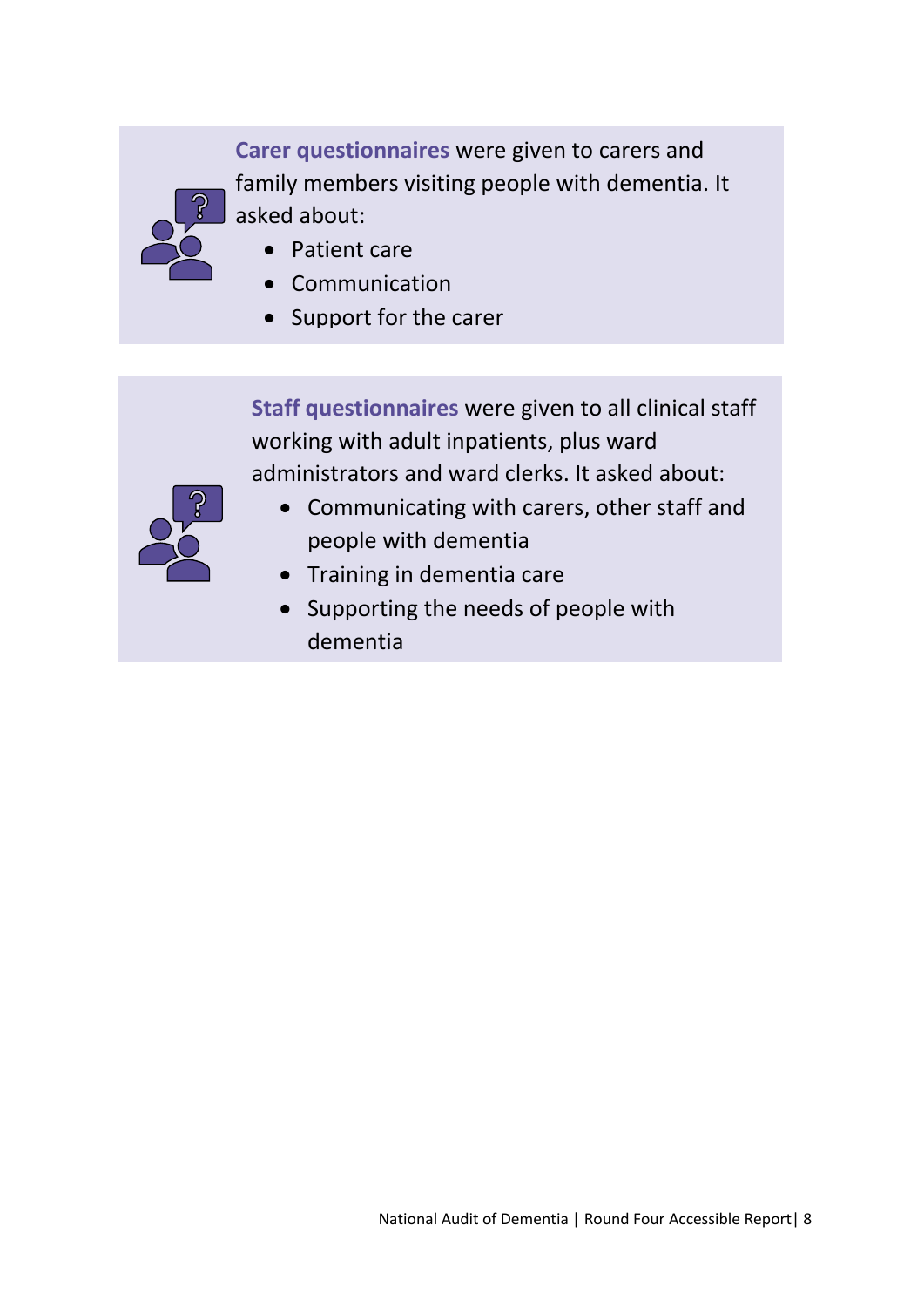## <span id="page-8-0"></span>**Key findings and recommendations**

## **Assessments for delirium**



**58%** of patients with dementia were examined to see if they had delirium

**66%** of patients with indications of delirium (detected using a screening tool or noted during admission) went on to have a full assessment **81%** of patients who received a full assessment had a confirmed diagnosis of delirium made during their admission

#### **Recommendation for Medical Directors and Directors of Nursing:**

- Ensure that people with dementia admitted as an emergency are assessed for delirium
- Consider the symptom of pain as a contributing factor in delirium

## **Use of personal information**



**36%** of personal information documents included factors which caused the person distress **32%** of documents included actions which could calm the person with dementia

#### **Recommendations for Directors of Nursing:**

- Ensure that assessment of people with dementia includes information about factors that cause distress
- Ensure that assessment of people with dementia includes steps that can be taken to prevent distress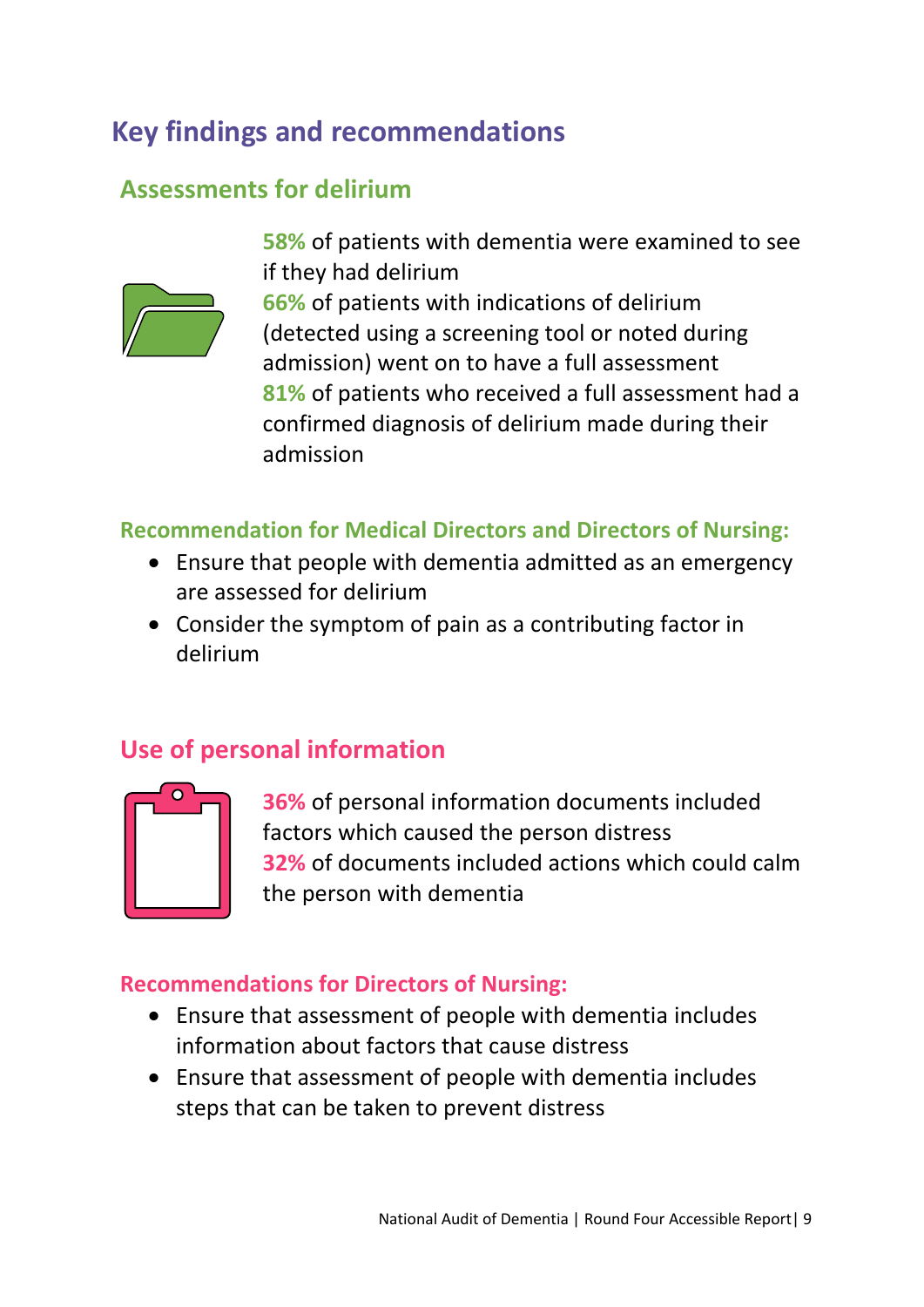## **Dementia awareness training**



**103** hospitals had information on the amount of staff who had dementia awareness training

#### **Recommendations for Trust Chief Executive Officers:**

- Demonstrate that all staff providing care for people with dementia receive mandatory training in line with their role
- Ensure that delirium and its relationship to dementia is included in the training
- Record the number of staff who have received dementia training

## **Trust/Health Board involvement in dementia care**



**37%** of hospitals could identify patients with dementia who were readmitted to hospital **40%** of hospitals could identify patients with dementia whose discharge had been delayed **64%** of hospitals could identify patients with dementia who had a fall while in hospital

#### **Recommendation for Trust Executive Directors:**

Ensure that information is presented to the Board that identifies the number of patients with dementia who experience a fall during admission, a delayed discharge, or readmission within 30 days of discharge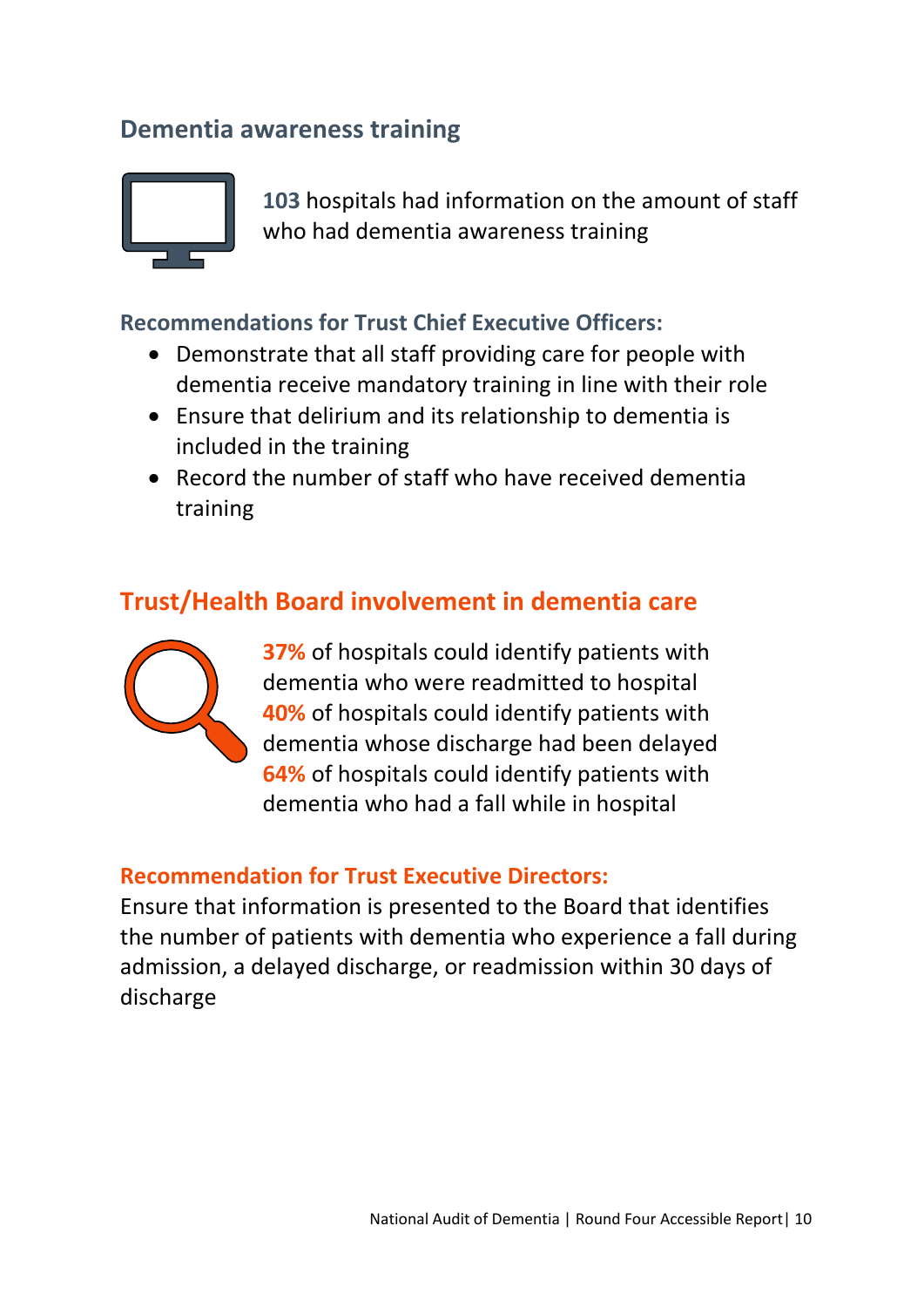# <span id="page-10-0"></span>**Further results from the National Audit of Dementia Round Four**

In this section you will find more of the results from the national report. There are seven themed chapters in the national report which are also explored in this report.



National Audit of Dementia | Round Four Accessible Report| 11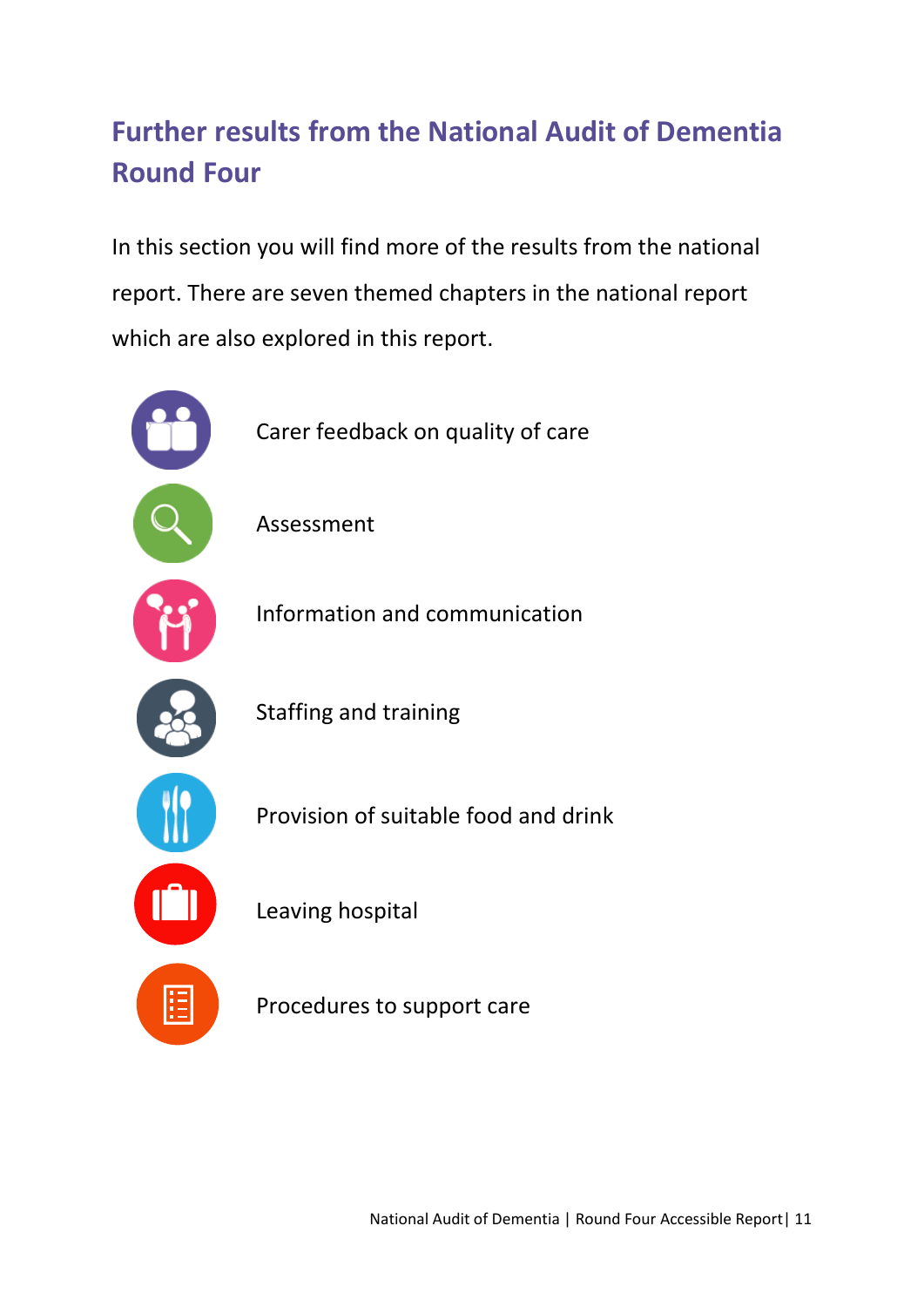

# <span id="page-11-0"></span>**Carer feedback on quality of care**

# **Why it matters**

Carer involvement during hospital admission is important to people with dementia to help support care delivery. A carer questionnaire was given to carers visiting people with dementia in hospital. Questions were asked about aspects of care delivery and support for the carer.

| <b>Finding</b>                                                                                                                                             | <b>Round 3</b> | <b>Round 4</b> |
|------------------------------------------------------------------------------------------------------------------------------------------------------------|----------------|----------------|
| Percentage of carers who said that<br>the person they care for was treated<br>with respect by hospital staff                                               | 76%            | 78%            |
| Percentage of carers who said that<br>the overall quality of care the person<br>they care for received while in<br>hospital was 'excellent' or 'very good' | 69%            | 72%            |
| Percentage of carers who thought<br>that hospital staff were well informed<br>and understood the needs of the<br>person they care for                      | 47%            | 51%            |
| Percentage of carers who thought<br>that the person they look after was<br>given enough help with personal care<br>from hospital staff                     | 56%            | 59%            |
| Percentage of carers who were 'very<br>satisfied' with the support they<br>receive from the hospital to help<br>them in their role as a carer              | 50%            | 54%            |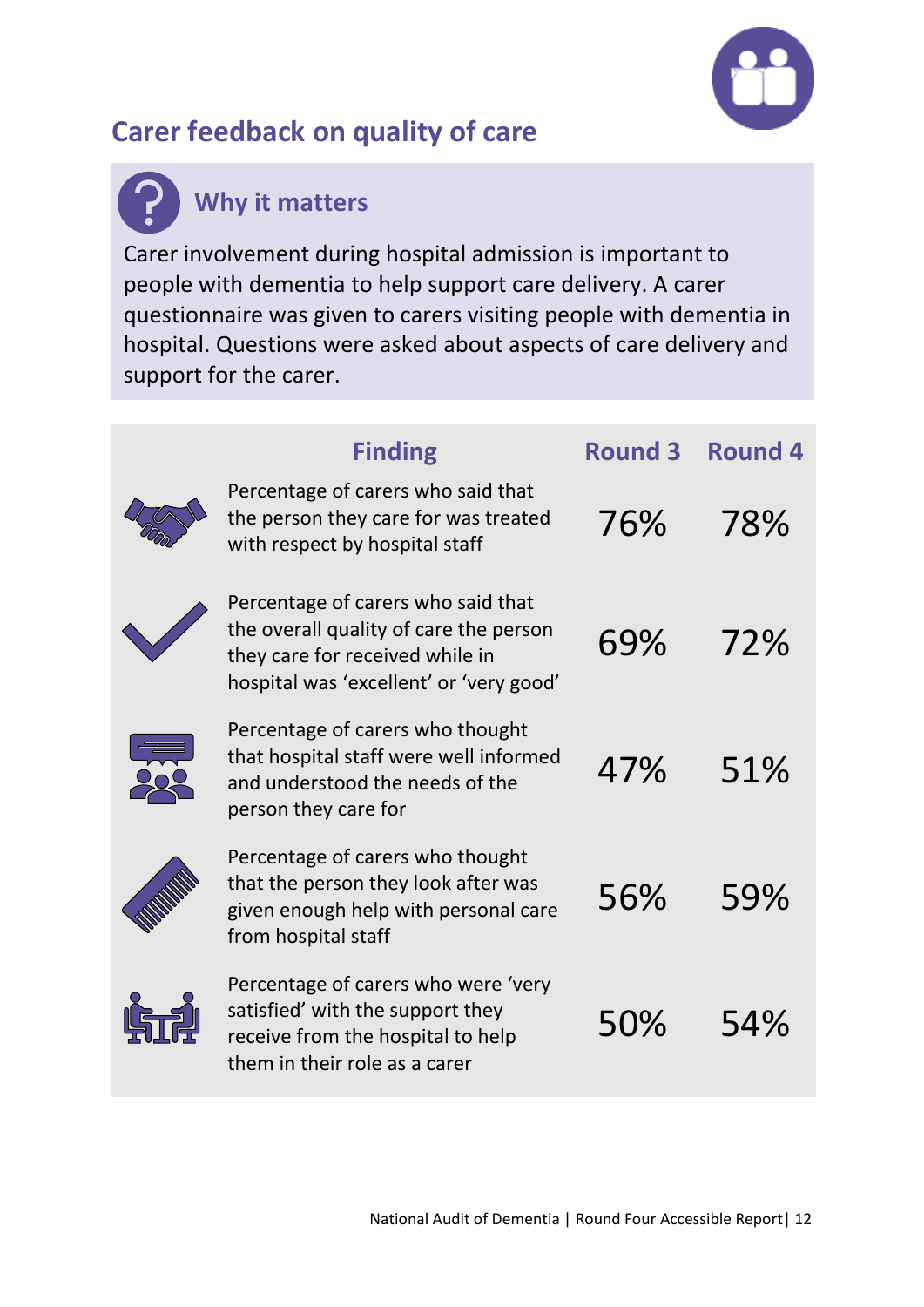

## <span id="page-12-0"></span>**Assessment**

# **Why it matters**

This theme looks at the physical and mental health assessments received by people with dementia when admitted to hospital. Assessments can improve the outcomes of patients, including survival and returning home after admission. In the fourth audit there was a slight improvement in the number of patients receiving physical assessments.

| <b>Finding</b>                                                                                       | <b>Round 3</b>            | <b>Round 4</b> |
|------------------------------------------------------------------------------------------------------|---------------------------|----------------|
| Percentage of patients who had a<br>mental health assessment                                         | <b>New for</b><br>round 4 | 54%            |
| Percentage of patients who were<br>asked if they were in<br>any pain                                 | 83%                       | 85%            |
| Percentage of patients thought to<br>have delirium who had a full delirium<br>assessment             | <b>New for</b><br>round 4 | 76%            |
| Percentage of patients who had their<br>continence assessed                                          | 88%                       | 89%            |
| Percentage of patients who received a<br>pressure ulcer assessment                                   | 96%                       | 96%            |
| Percentage of patients who were<br>assessed to see how well they could<br>carry out daily activities | 90%                       | 91%            |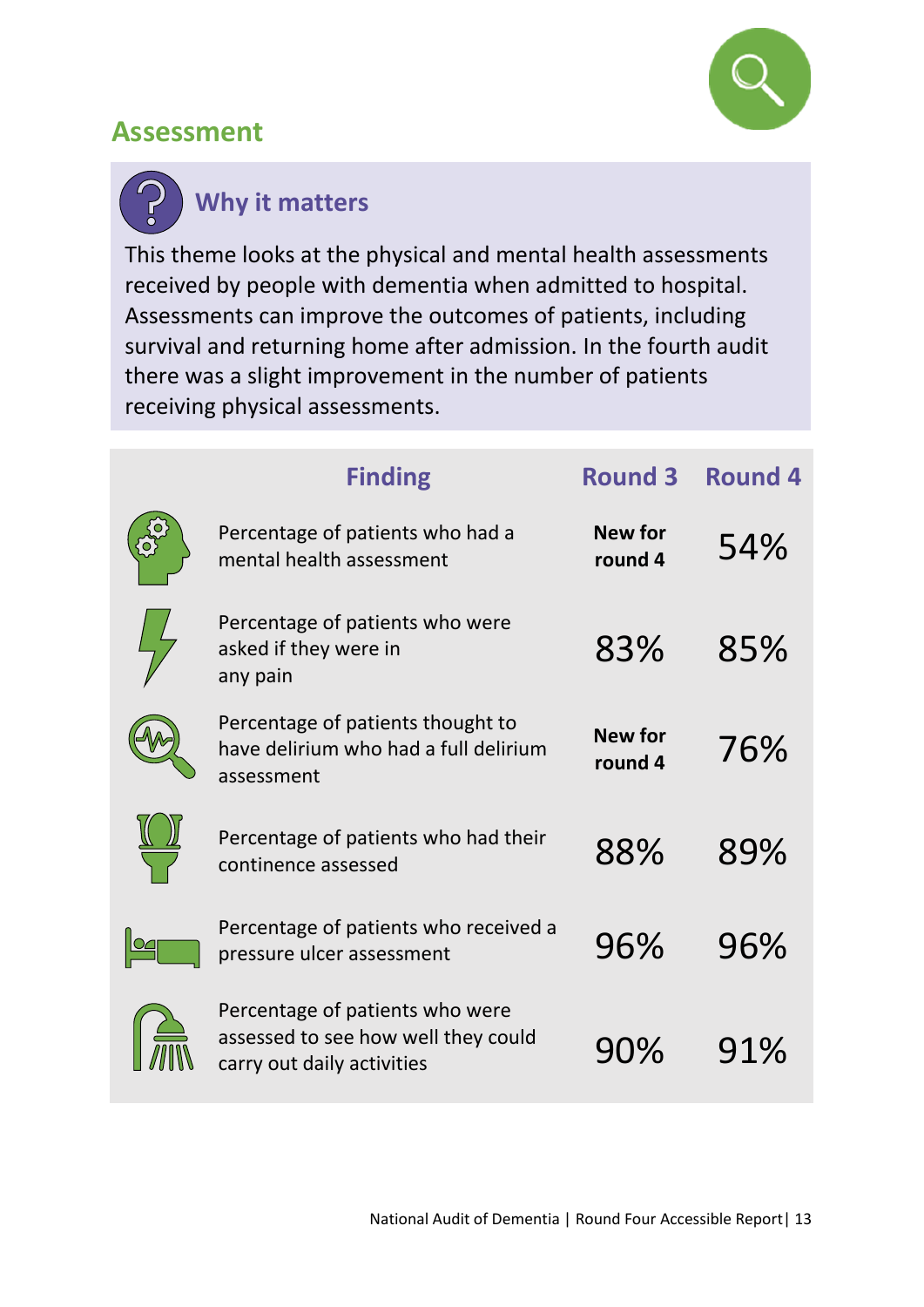**What do staff think needs to be done in assessment to improve dementia care?**

**\*\*\*\*\*\*\*\*\*\*\*** 

"Identifying earlier and putting in place measures to prevent delirium, dehydration, and constipation."

*Allied Healthcare Professional*

"Utilising an appropriate pain assessment tool e.g. pain assessment in advanced dementia."

*Registered Nurse Band 7*

**What should hospitals be doing?**

**Medical Directors and Directors of Nursing** should make sure that people with dementia admitted as an emergency are assessed for delirium. Staff should also consider pain in this assessment.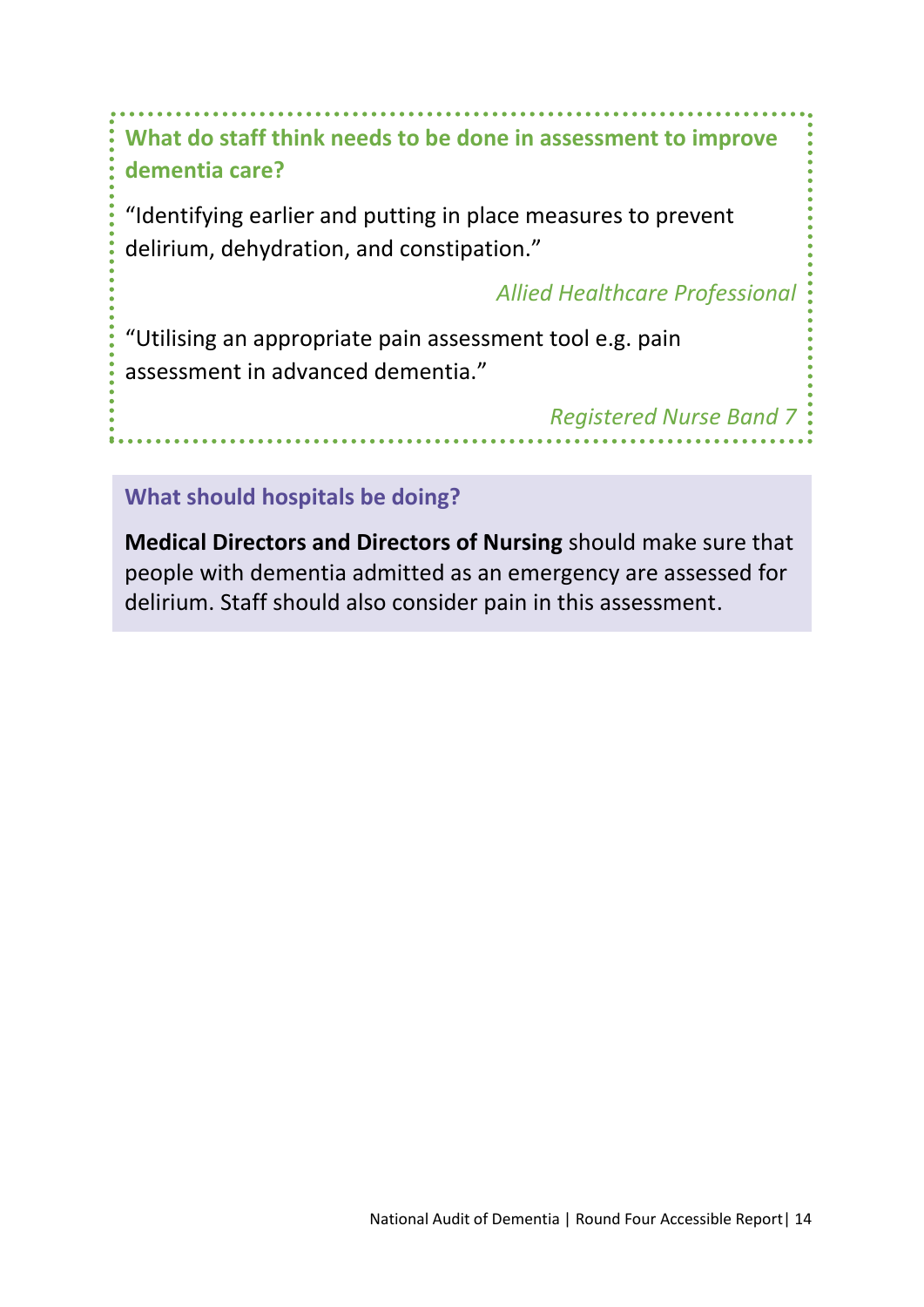

# <span id="page-14-0"></span>**Information and communication**

# **Why it matters**

This theme looks at personal details recorded about the person with dementia. This helps the hospital to provide better care to individual patients with different needs. This theme also looks at how important information about the person was shared with hospital doctors and nurses.

| <b>Finding</b>                                                                                                               | <b>Round 3</b> | <b>Round 4</b> |
|------------------------------------------------------------------------------------------------------------------------------|----------------|----------------|
| Percentage of patients who had ways<br>they could be supported with<br>personal care recorded in their notes                 | 56%            | 57%            |
| Percentage of staff who said that<br>they 'frequently' met as a team to<br>discuss the care needs of people with<br>dementia | 50%            | 51%            |
| Percentage of hospitals which use a<br>visual symbol to indicate that the<br>patient has dementia                            | 99%            | 97%            |
| Percentage of carers who said that<br>they were 'definitely' involved in<br>decisions about care                             | 48%            | 51%            |
| Percentage of patients who had<br>details to help them communicate<br>recorded in their notes                                | 43%            | 48%            |
| Percentage of patients who had<br>personal details and likes/dislikes<br>recorded in their notes                             | 48%            | 49%            |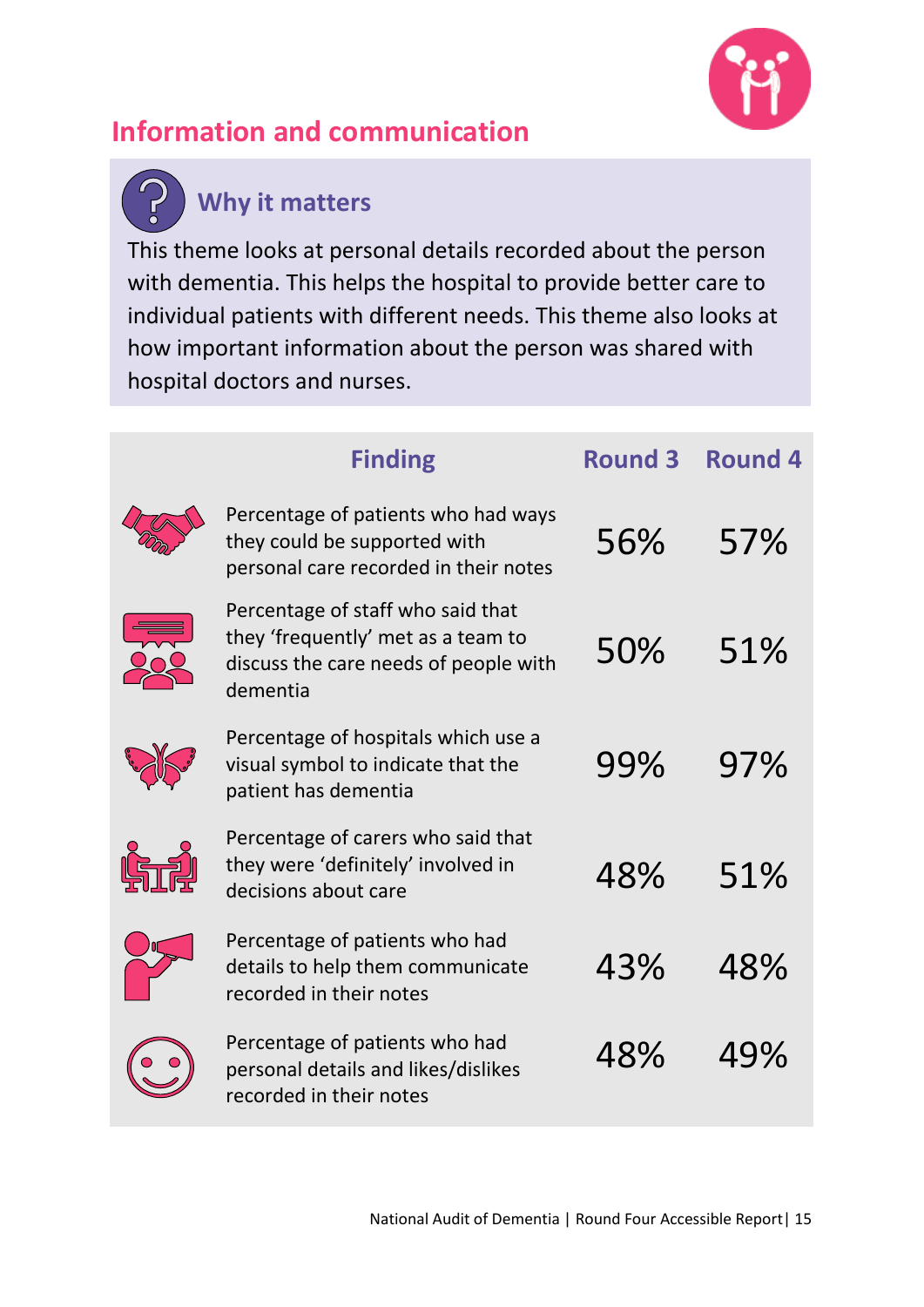## **What do carers say about communication?**

"…We were told about the Butterfly Scheme in the hospital but when we approached the nurses they made it clear that they didn't want to encourage it."

"Staff treated my family member with dignity and respect at all times, he was treated as an individual and his care was very person centred…"

"I feel that the staff do not want to take care of the old and confused patients in this hospital. As soon as they have had enough, they contact family even secretly to help deal with the patient. None of them are trained [or] know how to deal with the patient. They just don't care anymore. Very upset by this."

### **What should hospitals be doing?**

**Directors of Nursing** should make sure that assessment of people with dementia includes information about factors that can cause distress or agitation.

**Trust Chief Executive Officers** should make sure that there is clear communication with families and carers of people with dementia.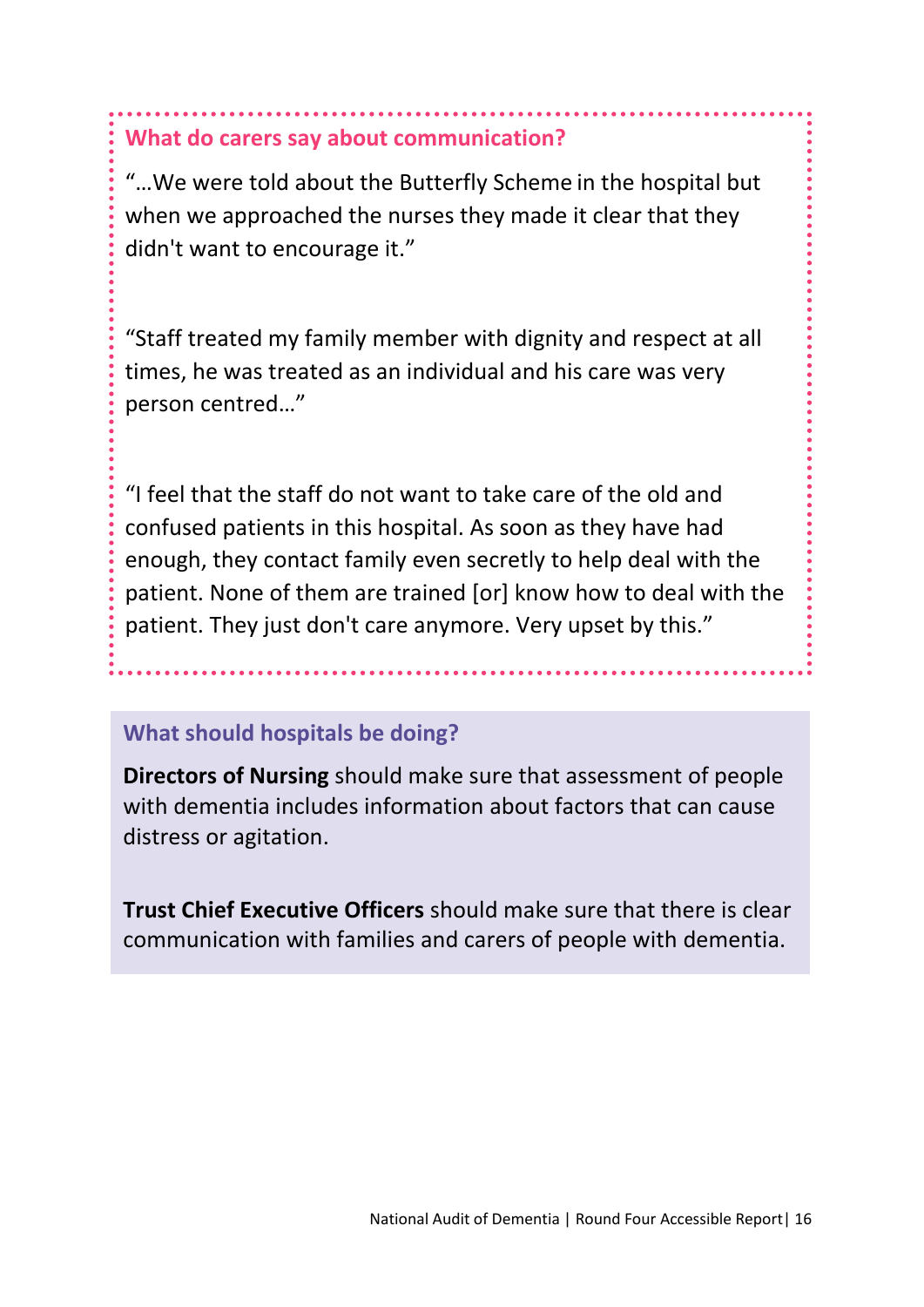

# <span id="page-16-0"></span>**Staffing and training**



This theme looks at whether there were enough staff to provide care and what kind of dementia awareness training hospitals have in place. Hospitals need the correct number of doctors and nurses with correct skill sets to delivery safe and effective care for patients with dementia, who may have additional needs.

| <b>Finding</b>                                                                                                                             | <b>Round 3</b>            | <b>Round 4</b> |
|--------------------------------------------------------------------------------------------------------------------------------------------|---------------------------|----------------|
| Percentage of nurses who said they<br>had received some form of dementia<br>training                                                       | 86%                       | 91%            |
| Percentage of doctors who said they<br>had received some form of dementia<br>training                                                      | 65%                       | 84%            |
| Percentage of healthcare assistants<br>who said they had received some<br>form of dementia training                                        | 86%                       | 90%            |
| Percentage of hospitals which were<br>able to provide information about<br>the total number of staff who had<br>received dementia training | <b>New for</b><br>Round 4 | 53%            |
| Percentage of hospitals which use a<br>tool to show how many staff<br>members should be on a ward                                          | 99%                       | 97%            |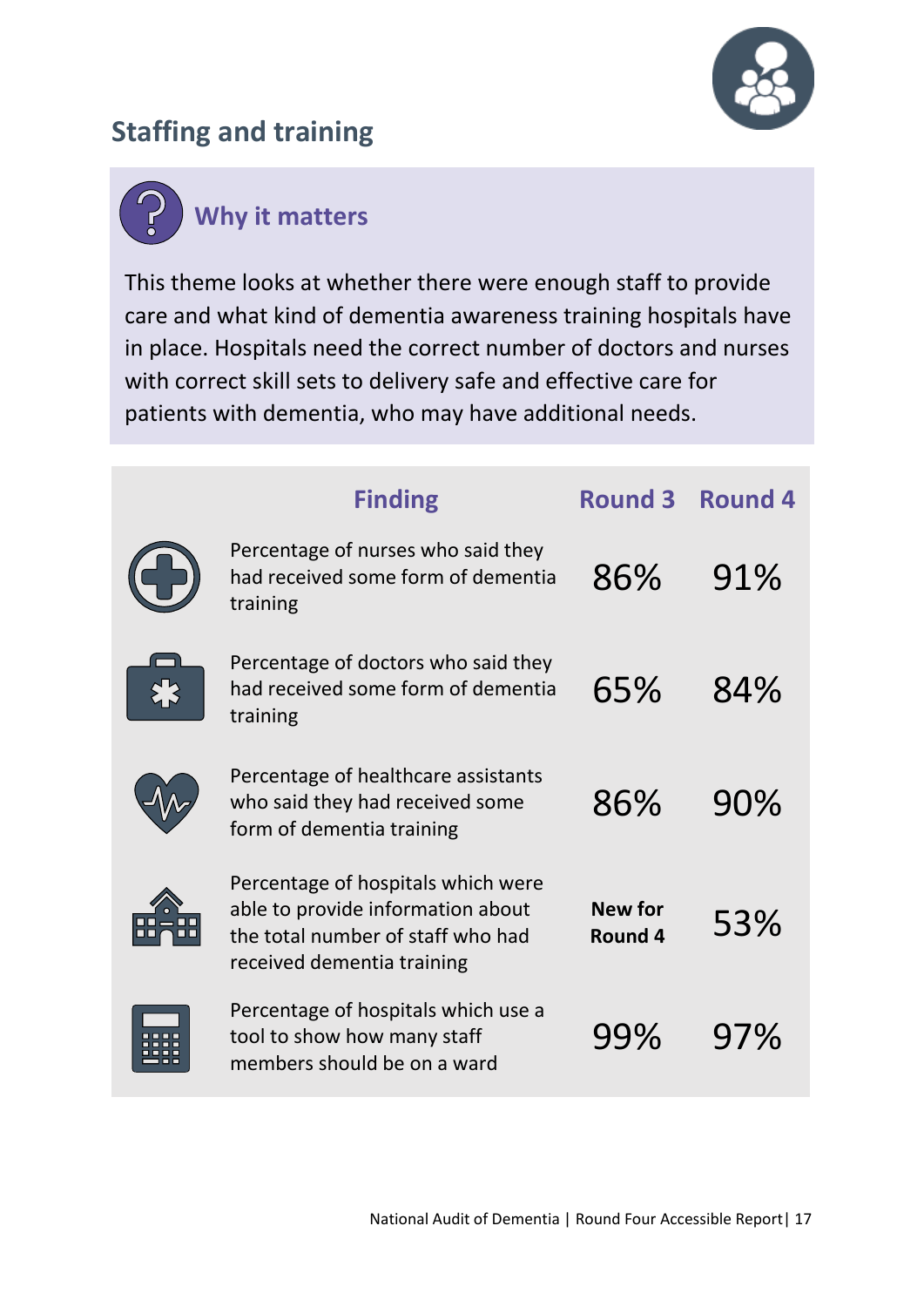**What do carers and staff say about training?**

"Higher staffing levels to provide one-to-one for those patients who need it. This would increase staff morale and help the patient, as well as other patients as they will be given more help from the nurse."

*Doctor*

"Personally, I think full training needs to be given to all staff who are not educated on dementia patients and their needs. I feel it is not fair on both the uneducated staff of dementia and the patient."

### *Healthcare Assistant*

"I can't thank nursing staff enough they have all been fantastic. My husband has always been spotless and been shaved. They are all wonderful."

. . . . . . . . . . . . . . . . . . . .

*Carer*

#### **What should hospitals be doing?**

**Trust Chief Executive Officers** should make sure that all staff providing care for people with dementia receive dementia training.

**Trust Chief Executive Officers** should make sure that external providers of services to the hospital have received training in dementia appropriate to their role.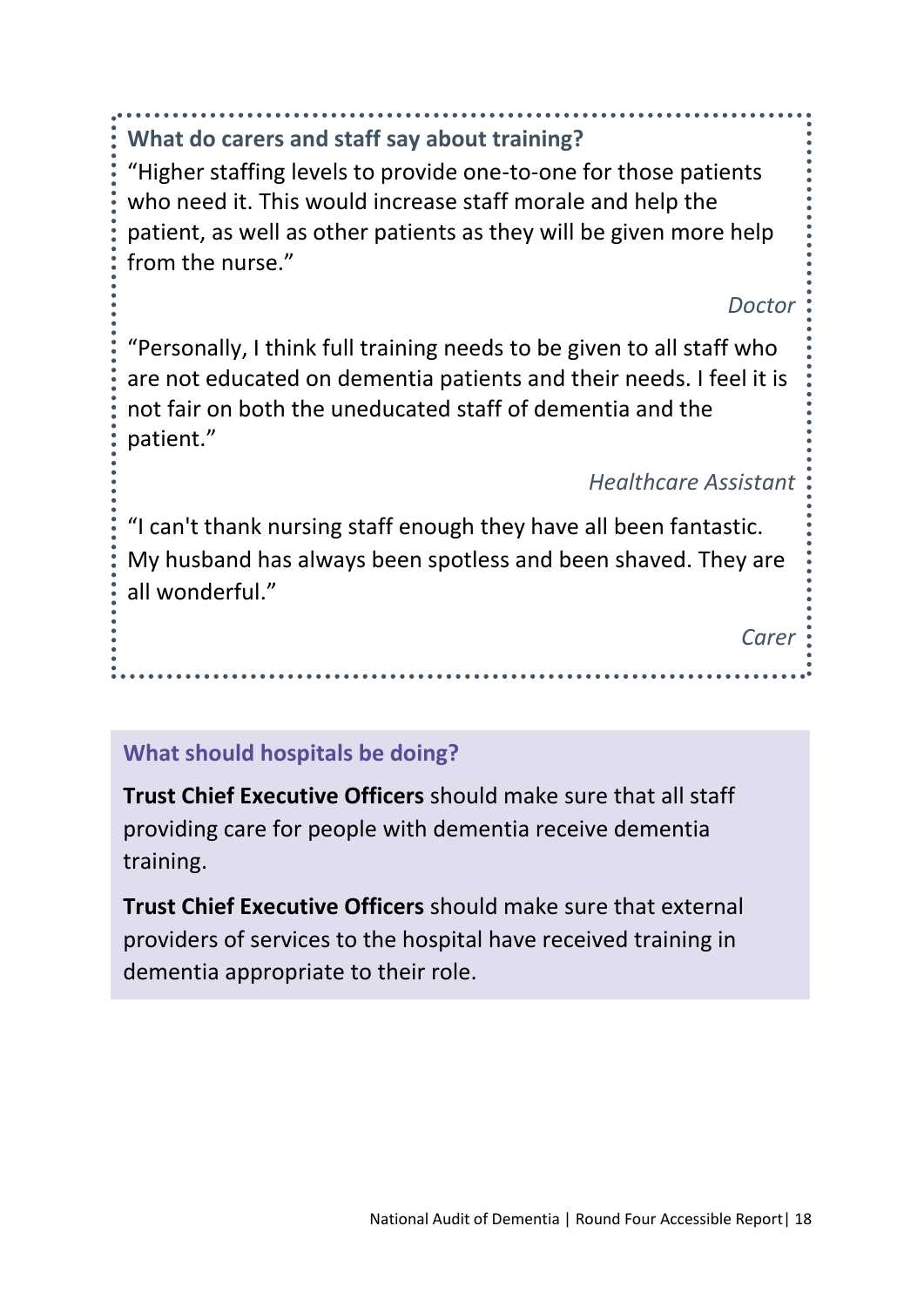

# <span id="page-18-0"></span>**Provision of suitable food and drink**

# **Why it matters**

This theme looks at whether hospitals can provide suitable food and drink services for people with dementia, how staff report this is working, and whether carers are able to provide support during mealtimes. Lack of food and drink can be a serious issue for older people when in hospital. It can lead to further illness and complications.

|       | <b>Finding</b>                                                                                                                                      | <b>Round 3</b> | <b>Round 4</b> |
|-------|-----------------------------------------------------------------------------------------------------------------------------------------------------|----------------|----------------|
| $8\%$ | Percentage of staff who said that<br>the food and drink needs of people<br>with dementia were discussed<br>when staff changed shifts                | 80%            | 77%            |
|       | Percentage of hospitals which have<br>protected mealtimes in place                                                                                  | 98%            | 98%            |
|       | Percentage of hospitals which allow<br>carers to visit any time to help the<br>person they care for with meals                                      | 89%            | 96%            |
|       | Percentage of hospital staff who<br>said that food that can be eaten<br>without a knife and fork was<br>available 'always' or 'most of the<br>time' | 65%            | 72%            |
|       | Percentage of hospital staff who<br>said that snacks were available<br>'always' or 'most of the time'<br>between meals                              | 73%            | 75%            |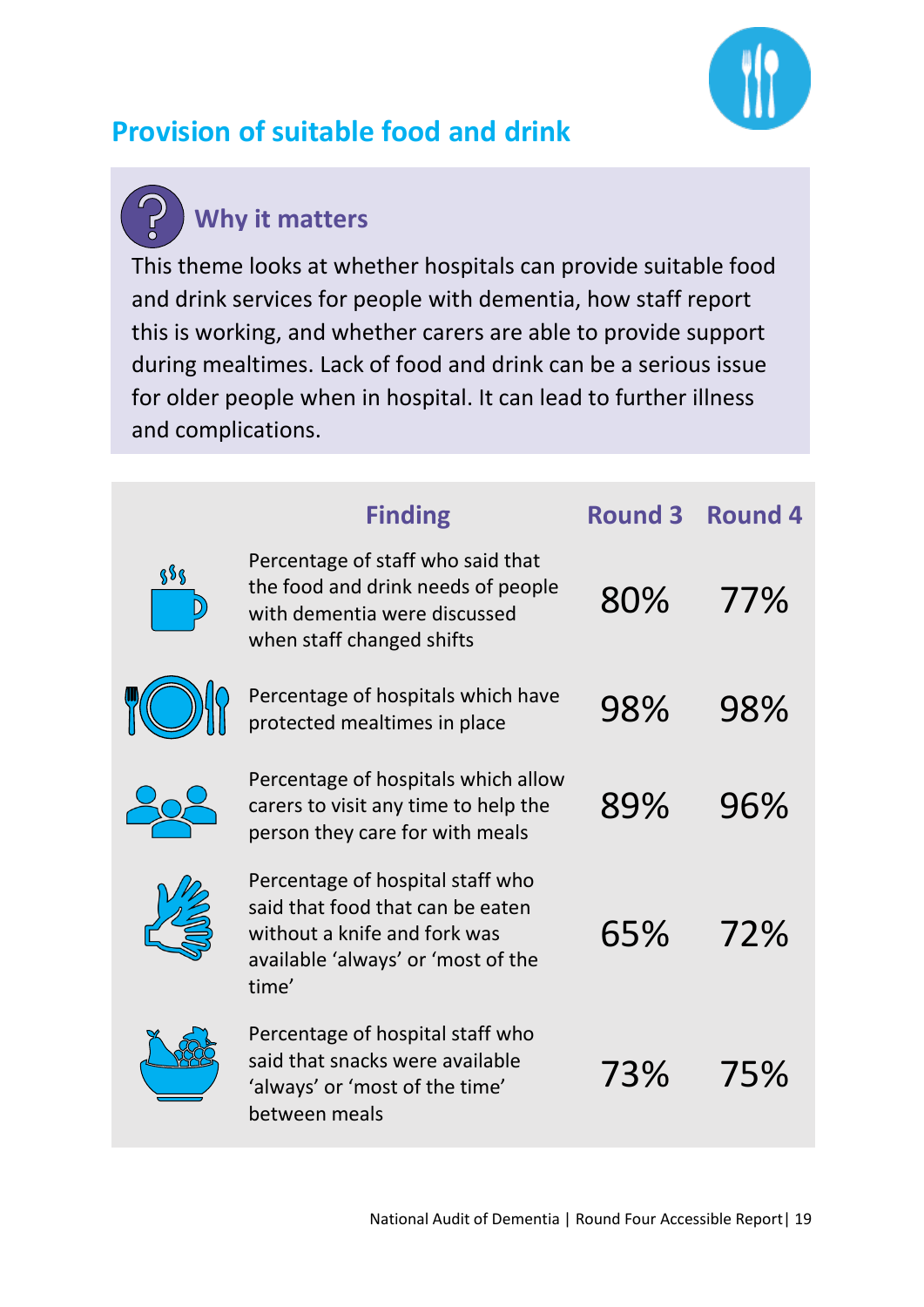## **What do carers and staff say about food and drink?**

"Nutritional needs should/could be communicated better. Patients who require support with feeding should not have to wait until their food is cold!"

### *Allied Healthcare Professional*

" The meals were not consistent. One night there was only cornflakes left for [patient]."

*Carer*

"…Sometimes those who are to be fed are given cold food as they have to wait so long to be fed because staff are dealing with other matters. Sometimes the tray of food is removed by the kitchen staff before the patient has been fed…"

*Carer*

#### **What should hospitals be doing?**

**Directors of Nursing** should make sure that nurses talk about the food and drink needs of patients with dementia during shift handovers.

<span id="page-19-0"></span>**Trust Chief Executive Officers** should make sure that both finger foods and snacks are provided for people with dementia at all times.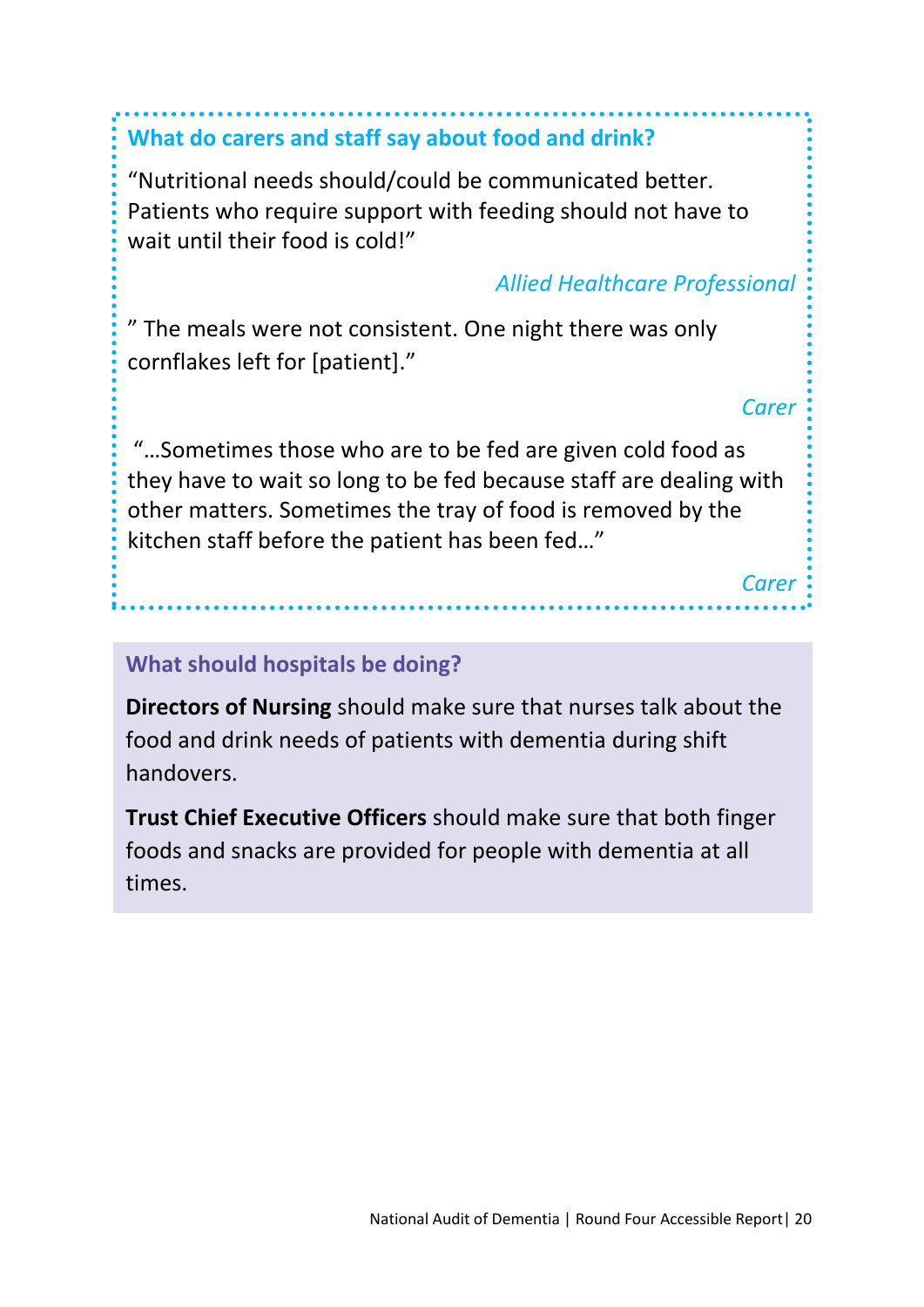## **Leaving hospital**



**Why it matters**

This theme focuses on patient discharge from hospital. This includes looking at how plans are made when patients are ready to leave the hospital, and whether people with dementia and their carers are involved in planning for discharge. Planning and discussions between hospital staff, carers and the person with dementia is key to a smooth discharge from hospital.

| <b>Finding</b>                                                                                                                                    | <b>Round 3</b> | <b>Round 4</b> |
|---------------------------------------------------------------------------------------------------------------------------------------------------|----------------|----------------|
| Percentage of hospitals that have a<br>specific person who planned<br>discharges for people with dementia                                         | 96%            | 92%            |
| Percentage of discharge plans that<br>contained up to date information<br>about the patient's mental health                                       | 45%            | 44%            |
| Percentage of family members or<br>carers who were given less than 24<br>hours' notice that the person with<br>dementia would be leaving hospital | 27%            | 28%            |
| Percentage of patients who had a<br>discussion with hospital staff about<br>the support they would need outside<br>of hospital                    | 54%            | 57%            |
| Percentage of patients who had their<br>level of thinking and understanding<br>assessed on discharge                                              | 22%            | 11%            |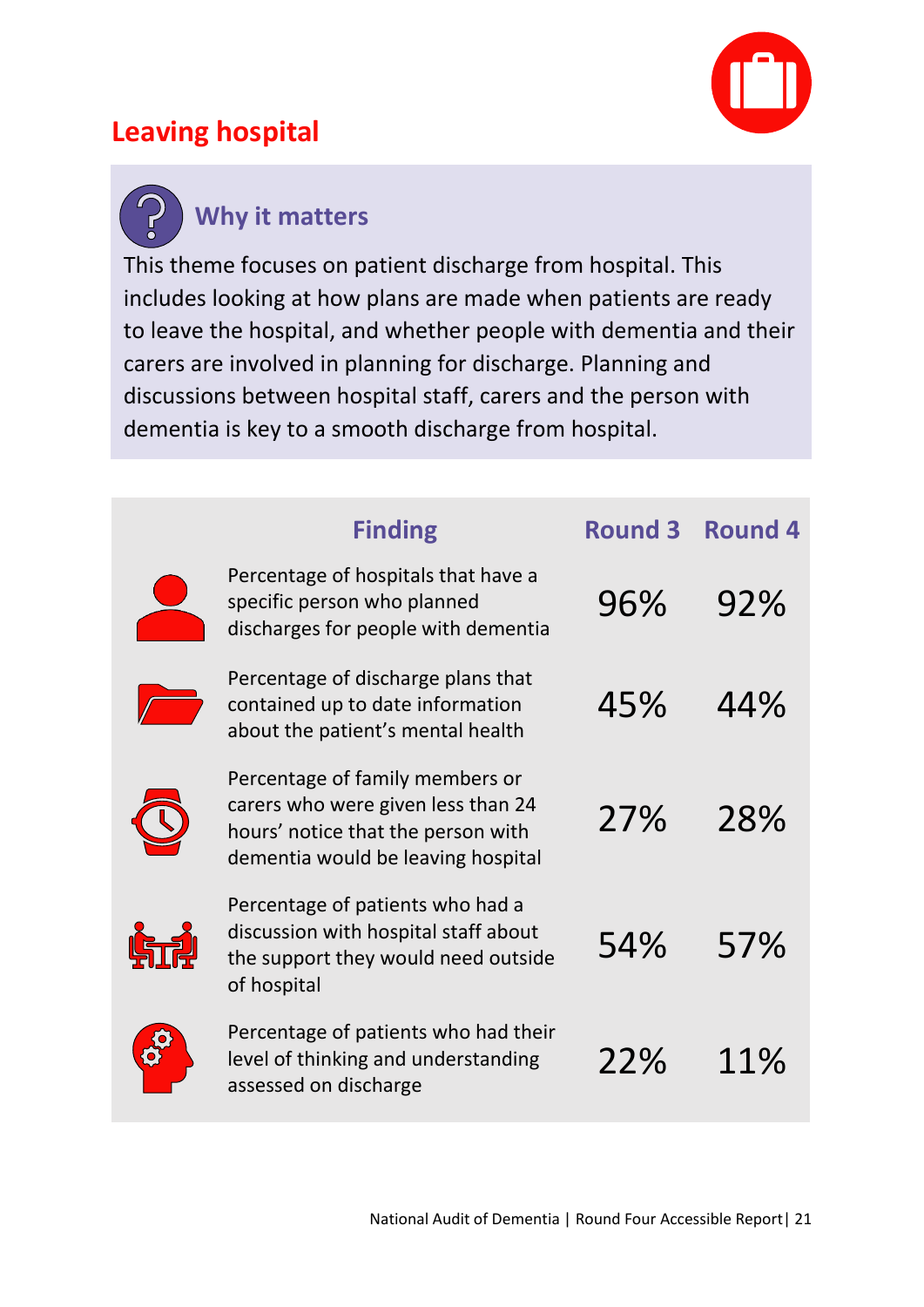## **What do carers and staff say about leaving hospital?**

"I was always kept up to date with all information, so we could discharge plan well in advance."

#### *Carer*

"We were not told when my father would be discharged from hospital and were never given any information regarding his progress. We always had to ask what was happening."

*Carer*

"There is much about safeguarding and mental capacity for doctors in mandatory training but nothing specific that I am aware of for dementia - raising awareness of what resources are available for hospital staff would be helpful."

*Doctor*

#### **What should hospitals be doing?**

**Hospital discharge teams** should make sure they talk to people with dementia and their carers about where they are being discharged to. They should also talk about their needs once they have left hospital.

**Medical Directors** should make sure NICE guidance on continuity of care and the transmission of information at transfer home is being followed.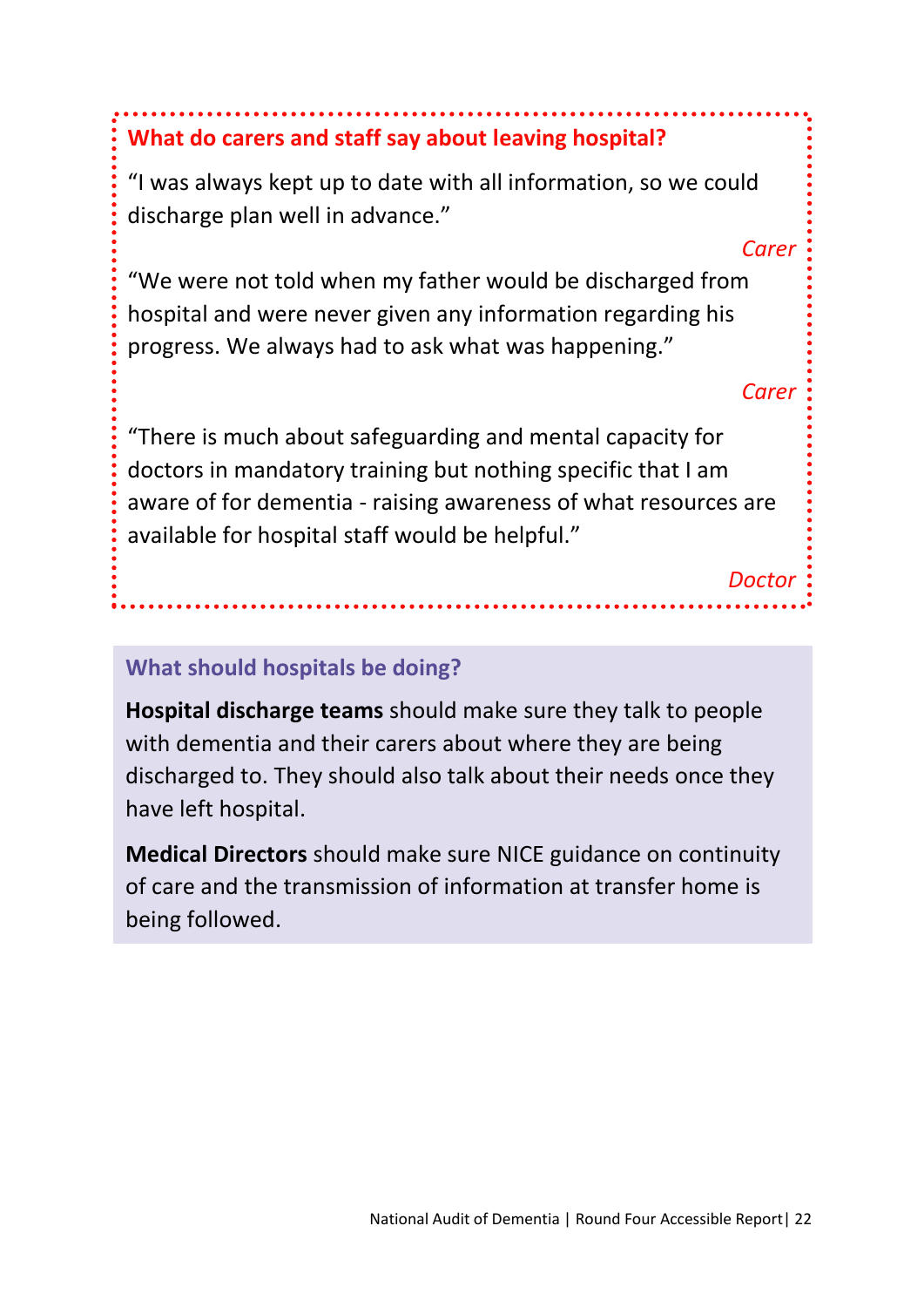

## <span id="page-22-0"></span>**Procedures to support care**

#### **Why it matters** $\mathbf{r}$

This theme looks at how hospitals plan and review care for people with dementia. Effective planning by hospitals ensures that people with dementia receive the best and most appropriate care when in hospital.

| <b>Finding</b>                                                                                                                                                                        | <b>Round 3</b> | <b>Round 4</b> |
|---------------------------------------------------------------------------------------------------------------------------------------------------------------------------------------|----------------|----------------|
| Percentage of hospital wards which<br>have a dementia champion.<br>Dementia champions are specially<br>trained staff who promote the needs<br>of people with dementia                 | 94%            | 89%            |
| Percentage of hospitals which have<br>dementia working groups to look at<br>the care of people with dementia                                                                          | 94%            | 92%            |
| Percentage of hospitals which<br>reported that they moved patients<br>with dementia at night and this was a<br>concern                                                                | 38%            | 59%            |
| Percentage of hospitals which have<br>an overall plan called a care pathway<br>in place or being developed. This sets<br>out how to provide the best care for<br>people with dementia | 87%            | 92%            |
| Percentage of hospitals which looked<br>at the hospital environment to see<br>how well suited it was for people<br>with dementia                                                      | 43%            | 53%            |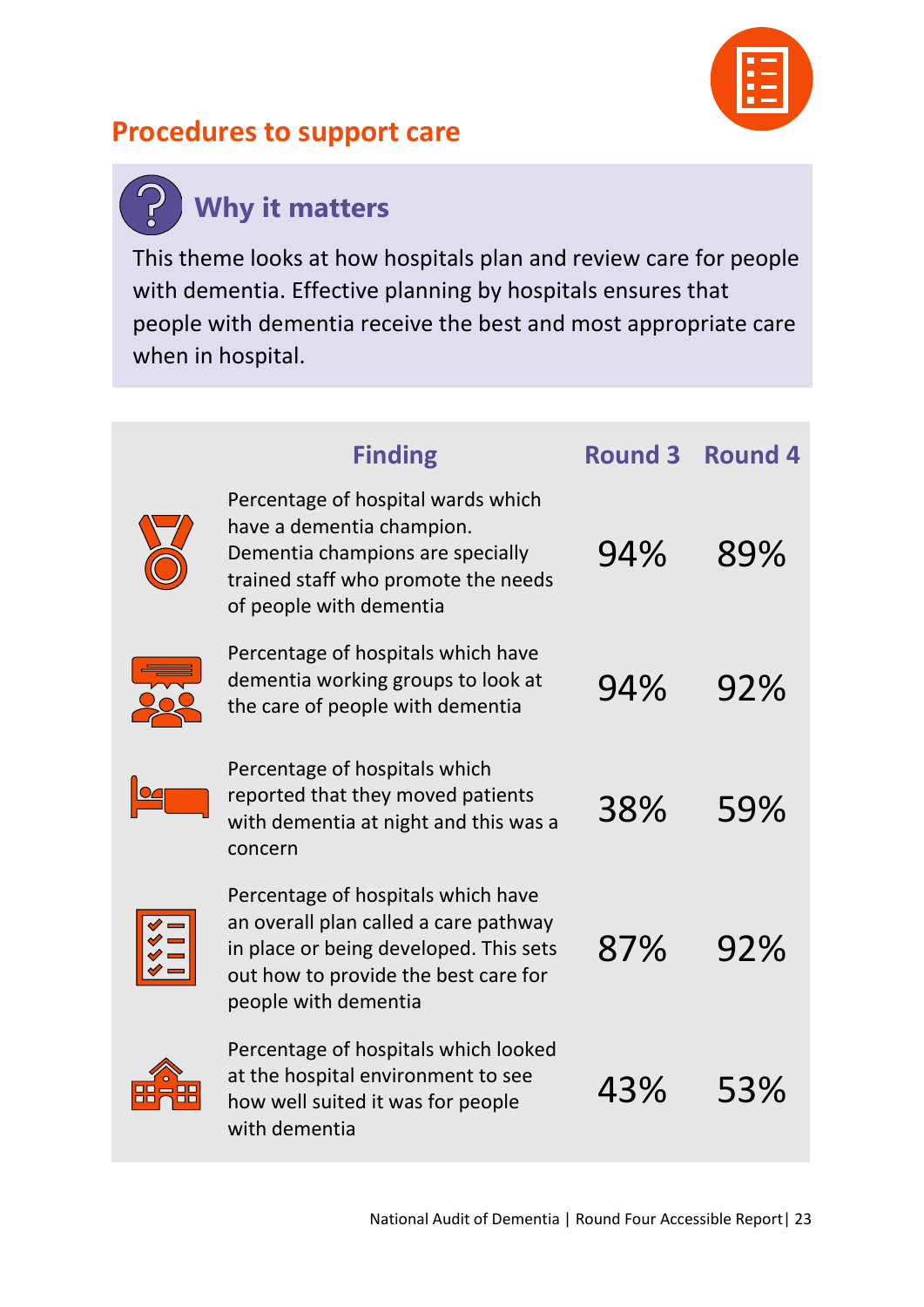# **What do carers and staff say about procedures to support care?**

"It is important for people with dementia to NOT have to keep orientating themselves in a new environment, bed moves in the hospital should be kept to a minimum."

#### *Allied Healthcare Professional*

*Carer*

"Staff were approachable and had time to talk. We were actively involved in decisions about referring to Social Services and for an occupational therapist."

### **What should hospitals be doing?**

**Trust Chief Executive Officers** should make sure that hospital wards are safe and friendly spaces for people with dementia. Changes should be made if they are not.

**Trust Chief Executive Officers, Medical Directors and Directors of Nursing** should make sure that hospitals have a policy in place to reduce the number of patients being moved at night.

**Trust Executive Directors** should make sure that they know how many people with dementia have experienced a fall during their admission, a delay to their discharge, and readmission within 30 days of discharge.

**Trust Dementia Leads** should make sure that people with dementia and carers are represented on a Dementia Working Group or Patient Experience Group.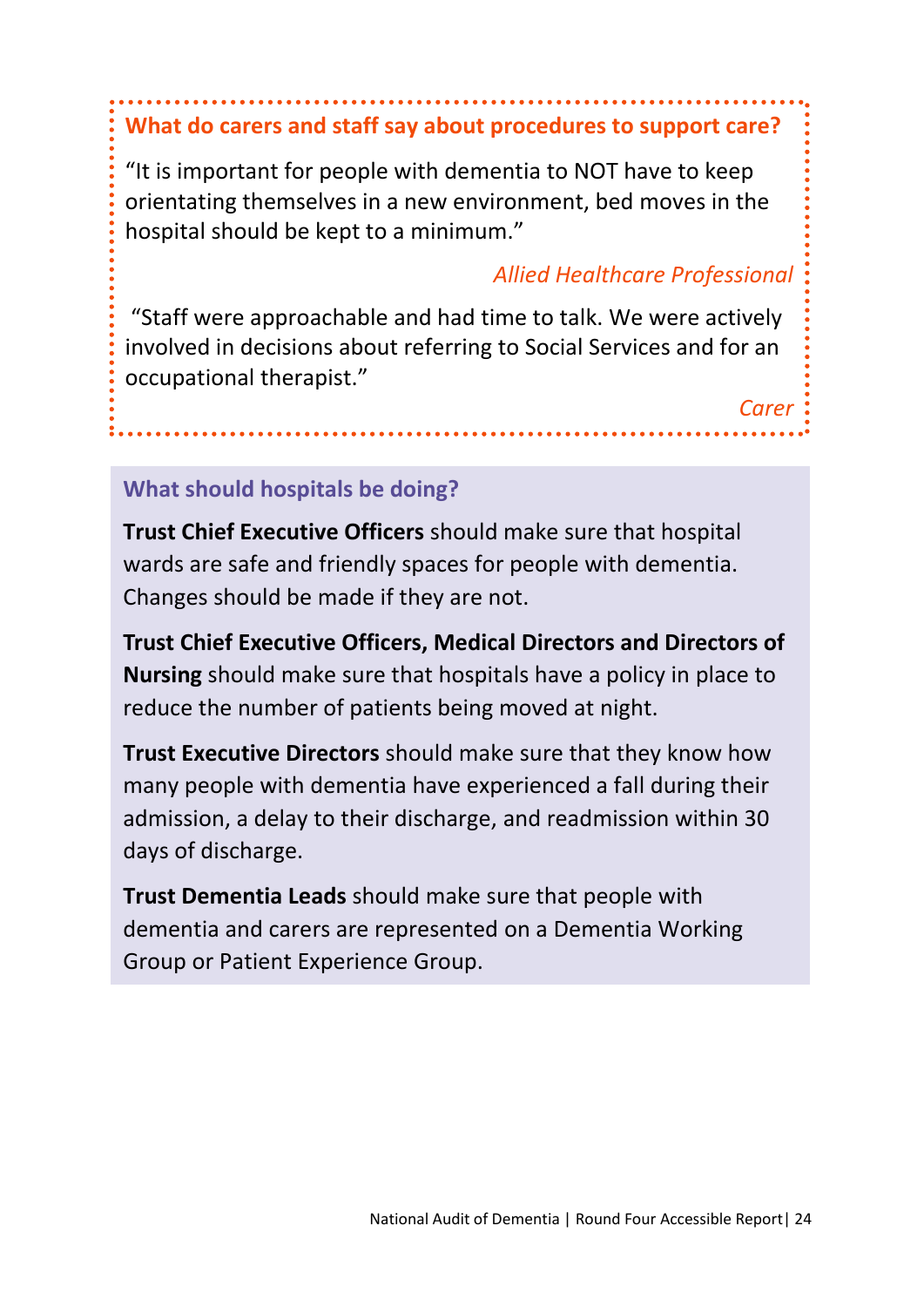## <span id="page-24-0"></span>**Other reports from Round Four**

This accessible report shows the key findings from the full National Report. The National Report also contains scores for each hospital, based on their results. You can see the National Report [here.](https://www.rcpsych.ac.uk/docs/default-source/improving-care/ccqi/national-clinical-audits/national-audit-of-dementia/r4-resources/national-audit-of-dementia-round-4-report-online.pdf?sfvrsn=f75c5b75_6)

Each participating hospital also received a report with all their results and these can be found on the [website.](https://www.rcpsych.ac.uk/events/improving-care/ccqi/national-clinical-audits/national-audit-of-dementia/audit-round-4/local-reports)

We compared results for each of the four NHS England regions and Wales. [Regional reports](https://www.rcpsych.ac.uk/improving-care/ccqi/national-clinical-audits/national-audit-of-dementia/audit-round-4/regional-reports) and the [report for Wales](https://www.rcpsych.ac.uk/docs/default-source/improving-care/ccqi/national-clinical-audits/national-audit-of-dementia/r4-resources/regional-reports/wales-round-4-report.pdf?sfvrsn=bb8b6db4_2) are also available.